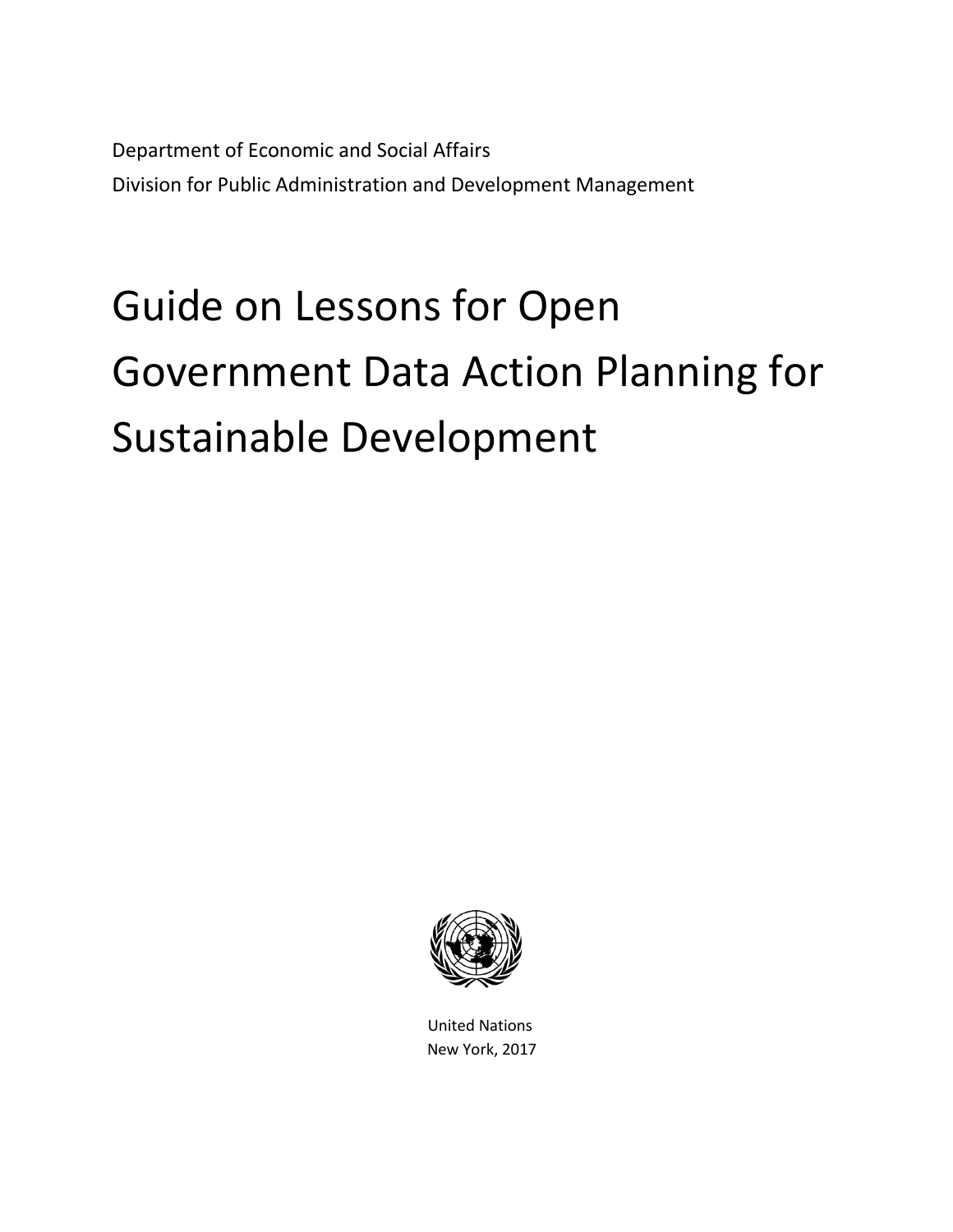

United Nations **DESA Mission Statement**

The Department of Economic and Social Affairs of the United Nations Secretariat is a vital interface between global policies in the economic, social and environmental spheres and national action. The Department works in three main interlinked areas: (i) it compiles, generates and analyses a wide range of economic, social and environmental data and information on which States Members of the United Nations draw to review common problems and to take stock of policy options; (ii) it facilitates the negotiations of Member States in many intergovernmental bodies on joint course of action to address ongoing or emerging global challenges; and (iii) it advises interested Governments on the ways and means of translating policy frameworks developed in United Nations conferences and summits into programmes at the country level and, through technical assistance, helps build national capacities.

#### **Note**

The designations employed and the presentation of the material in this publication do not imply the expression of any opinion whatsoever on the part of the Secretariat of the United Nations concerning the legal status of any country, territory, city or area, or of its authorities, or concerning the delimitation of its frontiers or boundaries.

The term "country" as used in the text of this publication also refers, as appropriate, to territories and areas. Since there is no established convention for the designation of "developed" and "developing" countries or areas in the United Nations system, this distinction is made for statistical and analytical purposes only and does not necessarily express a judgment about the stage reached by a particular country or region in the development process. Mention of the name of any company, organization, product or website does not imply endorsement on the part of the United Nations. The views expressed in this publication are those of the individual authors (see acknowledgements) and do not imply any expression of opinion on the part of the United Nations.

#### **Copyright**

A United Nations Publication. Copyright © United Nations, 2017. All rights reserved.

Suggested citation: Guide on Lessons for OGD Action Planning for Sustainable Development, Division for Public Administration and Development Management (DPADM), United Nations Department of Economic and Social Affairs (UN DESA), New York, 2017.

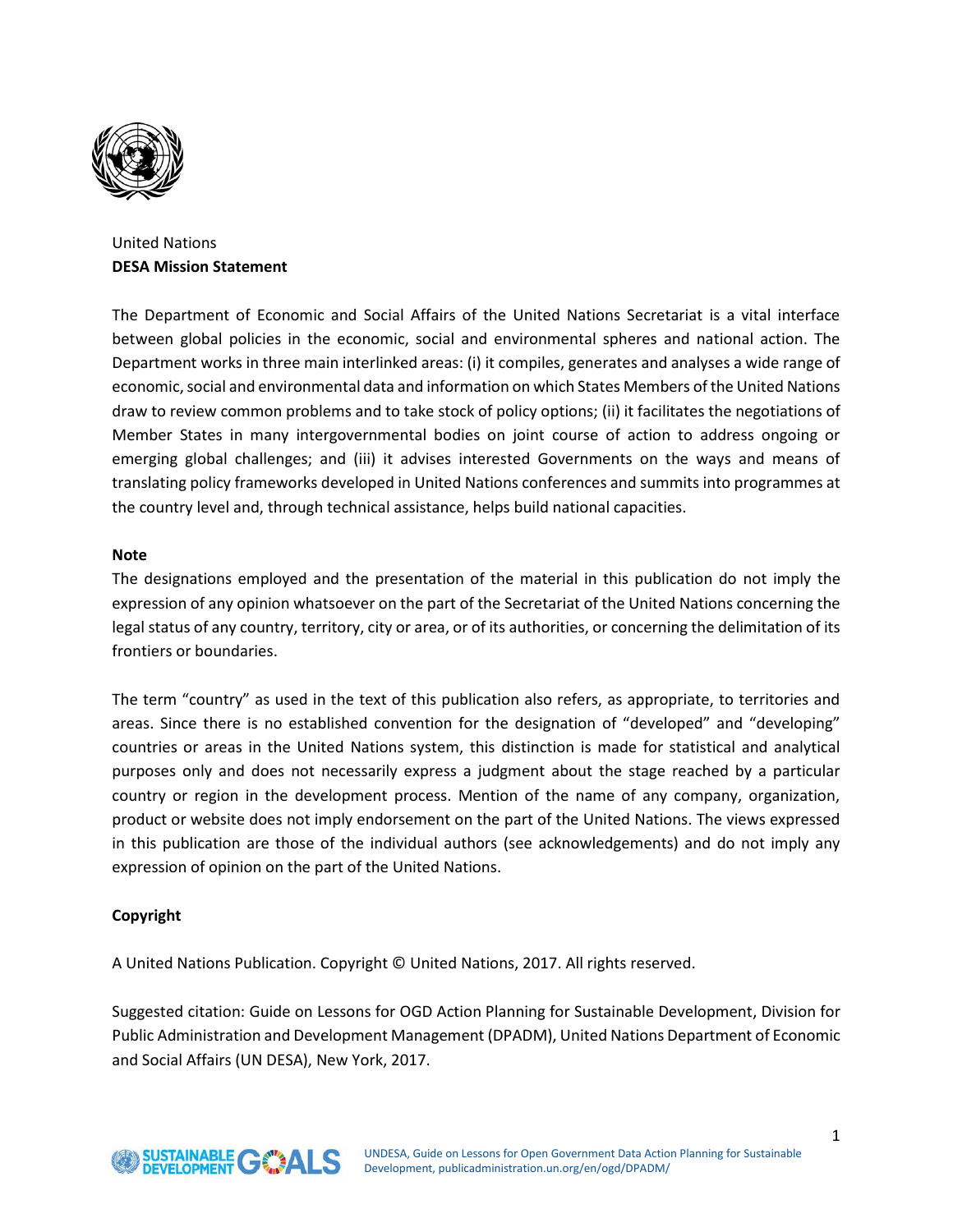#### **Preface**

In September 2015, the United Nations Member States adopted the 2030 Agenda for Sustainable Development as a roadmap for "people, planet and prosperity"<sup>1</sup>. This plan of action to transform the world aims to eradicate poverty and inequality and achieve peace and prosperity in the next 13 years.

The Agenda, which includes 17 Sustainable Development Goals (SDGs) brings together social inclusion and economic growth with environmental protection supported by effective responsive, inclusive and accountable governance and multi-stakeholder partnerships.

Many Member States of the United Nations have started placing the SDGs at the center of their development plans. They are also becoming more aware of the need to increase their capacity for ensuring data quality, accessibility, disaggregation, timeliness and reliability in support of evidence-based policy making for systematic monitoring and review of progress of SDG implementation.

Making government data accessible to the public in an open format can have a positive impact in terms of efficient use of public resources and improved public decision-making and service delivery. Therefore, the benefits of open government data (OGD) and enhanced access to public information gain greater visibility and relevance in the context of the 2030 Agenda for Sustainable Development. OGD utilization can help both developed and developing countries implement SDG programmes, track progress and prevent corruption. It can also spur innovation, transparency, accountability, and economic growth. It is a critical way to make institutions inclusive and ensure "participatory decision making" as UN Member States committed to in the SDGs.

In 2014, the Division for Public Administration and Development Management of the United Nations Department of Economic and Social Affairs started implementing the project on "Strengthening of Capacities of Developing Countries to Provide Access to Information for Sustainable Development through Open Government Data".

This project enhanced awareness of OGD requirements among government officials and other stakeholders while addressing capacities needed for developing action plans for implementing OGD initiatives in Bangladesh, Nepal, Panama and Uruguay. Through a broad range of capacity development tools and action, the project also assisted these governments to foster collaboration with relevant civil society actors within the OGD ecosystem (more information on this initiative is available at: [https://publicadministration.un.org/en/ogd\)](https://publicadministration.un.org/en/ogd).

The Guide compiles content from capacity development activities conducted under the aforementioned project. It aims to share the project findings and inform governments and other sectors engaging in efforts to make data accessible to the public in an open format.

<sup>&</sup>lt;sup>1</sup> United Nations, General Assembly, A/RES/70/1 - Transforming our World: The 2030 Agenda for Sustainable Development, 21 October 2015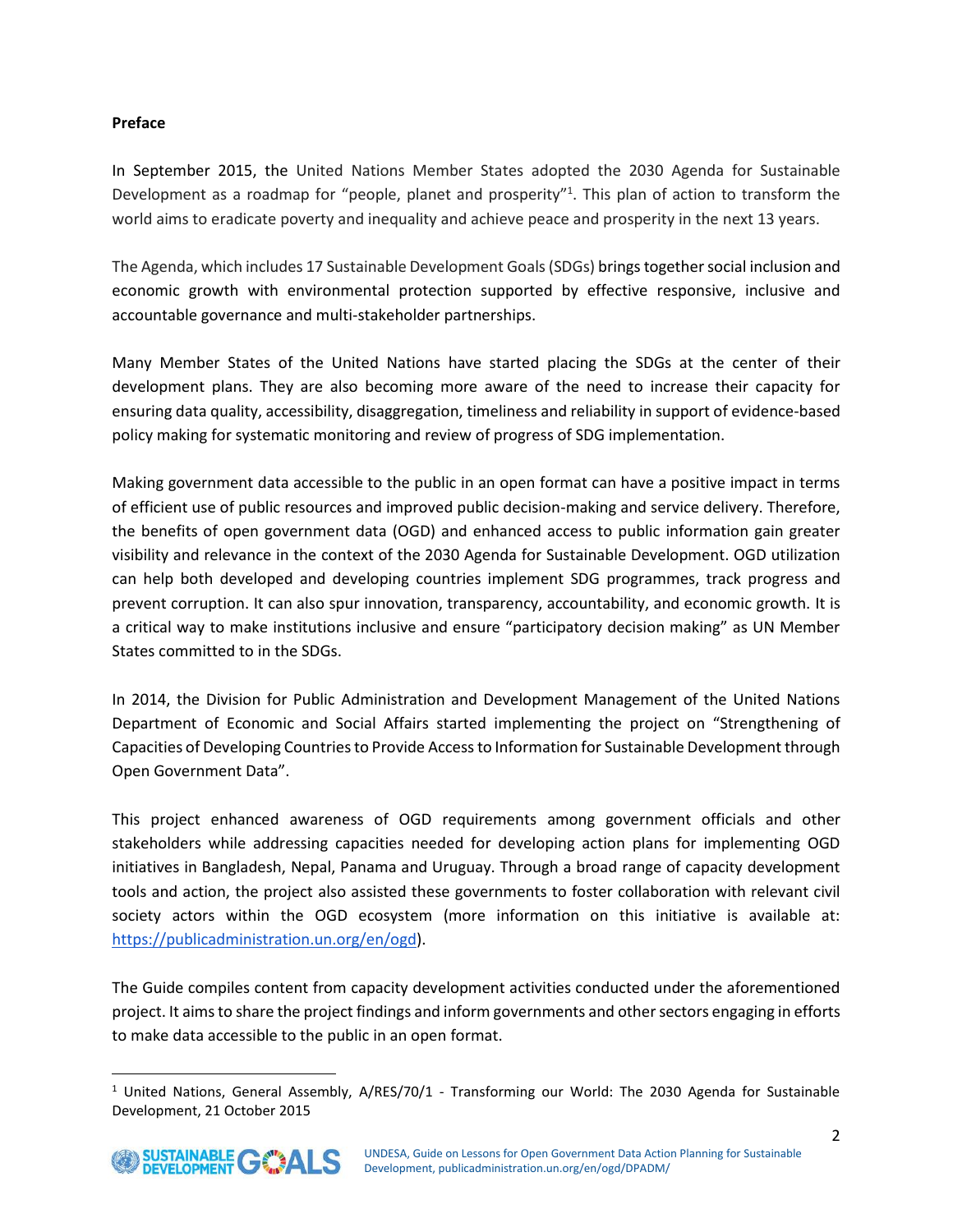#### **Acknowledgments**

The Guide on Lessons for OGD Action Planning for Sustainable Development was prepared under the overall guidance of Marion Barthelemy, Director of UN DESA/DPADM. The Guide was coordinated and reviewed by Valentina Resta with inputs from Aranzazu Guillan-Montero and Wai Min Kwok and Arpine Korekyan and document support from Jan-Willem Lammens and David Lung'aho.

The Division would like to also acknowledge the work and high professionalism of Daniel Dietrich and David Zamora, two international consultants, who designed and developed the project training materials that were compiled into this Guide.

UN DESA/DPADM expresses its gratitude to project focal points from the Access to Information Program (a2i) of Bangladesh; the National Information Commission (NIC) of Nepal; the Autoridad Nacional de Transparencia y Acceso a la Información (ANTAI) and the Autoridad de Innovación Gubernamental (AIG) of Panama; and the Agencia de Gobierno Electrónico y Sociedad de la Información y del Conocimiento (AGESIC) of Uruguay.

The work leading to the development of this Guide benefited from inputs from regional and national partners including the United Nations Economic Commission for Latin America and the Caribbean (UN ECLAC) and the United Nations Economic and Social Commission for Asia and the Pacific (UN ESCAP). A special acknowledgement goes to government and civil society representatives from Indonesia, Mongolia, Malaysia, Philippines, Republic of Korea and Singapore in Asia; Argentina, Brazil, Chile, Colombia, Costa Rica, Dominican Republic, Mexico, and Peru in Latin America, who made presentations and shared their experience during eight national, two regional and one international capacity development workshops as well as three study tours organized by UN DESA/DPADM under the aforementioned project (more information is available at: [https://publicadministration.un.org/en/ogd\)](https://publicadministration.un.org/en/ogd).

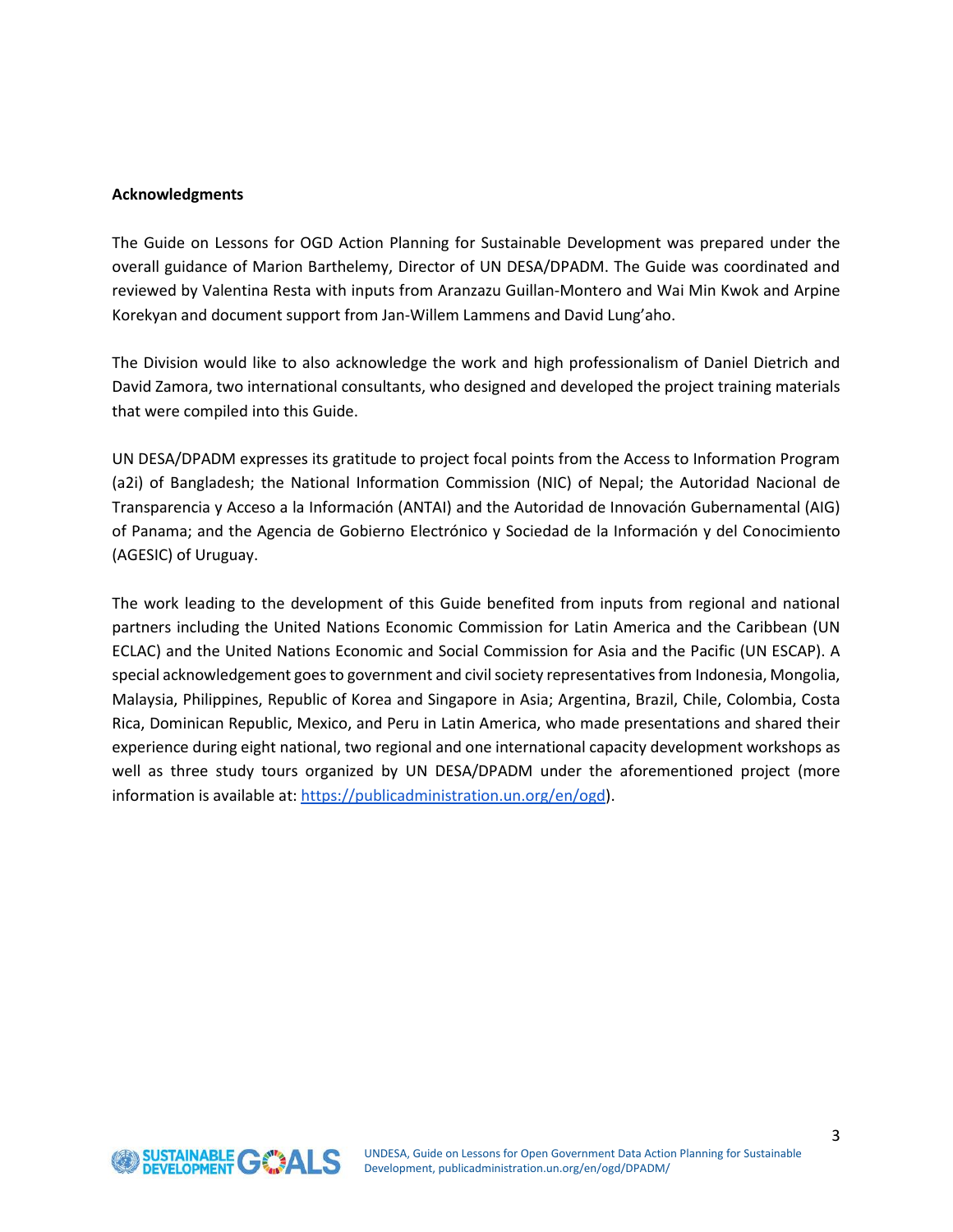#### **Acronyms**

| <b>API</b>       | <b>Application Programming Interface</b>                               |  |  |  |  |
|------------------|------------------------------------------------------------------------|--|--|--|--|
| CC               | <b>Creative Commons</b>                                                |  |  |  |  |
| <b>CSO</b>       | Civil society organization                                             |  |  |  |  |
| <b>CSV</b>       | Comma separated value                                                  |  |  |  |  |
| <b>DPADM</b>     | Division for Public Administration and Development Management          |  |  |  |  |
| <b>FTP</b>       | <b>File Transfer Protocol</b>                                          |  |  |  |  |
| <b>HTML</b>      | HyperText Markup Language                                              |  |  |  |  |
| ICT              | Information and communications technology                              |  |  |  |  |
| <b>JSON</b>      | JavaScript Object Notation                                             |  |  |  |  |
| <b>NGO</b>       | Non-governmental organization                                          |  |  |  |  |
| <b>OD</b>        | Open Data                                                              |  |  |  |  |
| <b>ODRA</b>      | Open Data Readiness Assessments                                        |  |  |  |  |
| <b>OECD</b>      | Organization for Economic Cooperation and Development                  |  |  |  |  |
| <b>OGD</b>       | Open Government Data                                                   |  |  |  |  |
| <b>OGDCE</b>     | Open Government Data for Citizen Engagement                            |  |  |  |  |
| <b>PDF</b>       | <b>Portable Document Format</b>                                        |  |  |  |  |
| <b>PPP</b>       | Public-private partnership                                             |  |  |  |  |
| PSI              | <b>Public Sector Information</b>                                       |  |  |  |  |
| <b>RDF</b>       | <b>Resource Description Framework</b>                                  |  |  |  |  |
| <b>RSS</b>       | <b>Real Simple Syndication</b>                                         |  |  |  |  |
| <b>SMS</b>       | <b>Short Message Service</b>                                           |  |  |  |  |
| <b>SDGs</b>      | Sustainable Development Goals                                          |  |  |  |  |
| UN DESA          | United Nations Department of Economic and Social Affairs               |  |  |  |  |
| UN ECLAC         | United Nations Economic Commission for Latin America and the Caribbean |  |  |  |  |
| <b>UN ESCAP</b>  | United Nations Economic and Social Commission for Asia and the Pacific |  |  |  |  |
| URI              | Uniform Resource Identifier                                            |  |  |  |  |
| URL              | Uniform Resource Locator                                               |  |  |  |  |
| W <sub>3</sub> C | World Wide Web Consortium                                              |  |  |  |  |
| <b>WSSD</b>      | World Summit on Sustainable Development                                |  |  |  |  |

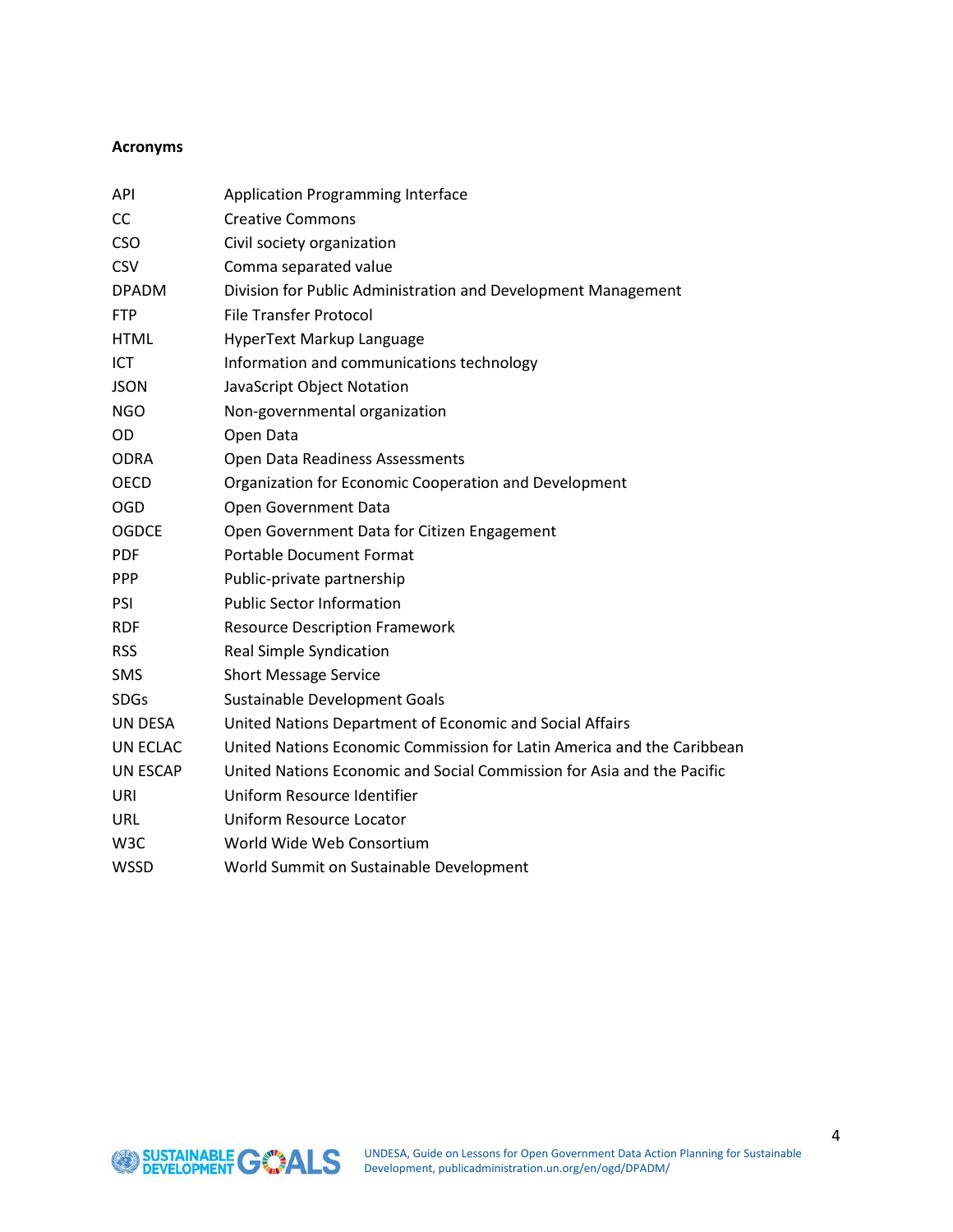# Table of contents

| About this guide                                                                  |    |  |  |  |
|-----------------------------------------------------------------------------------|----|--|--|--|
| Section 1: Sensitize actors on OGD                                                |    |  |  |  |
| What is Open Government Data?                                                     |    |  |  |  |
| Why is OGD important for Sustainable Development?                                 |    |  |  |  |
| How to approach an OGD initiative?                                                | 12 |  |  |  |
| Inclusive and participatory process                                               | 13 |  |  |  |
| Section 2: Assess OGD readiness                                                   | 13 |  |  |  |
| Readiness assessment and related methodology                                      | 14 |  |  |  |
| Section 3: Strategize and plan                                                    |    |  |  |  |
| OGD Strategy and action planning                                                  | 15 |  |  |  |
| Section 4: Conduct training on opening government data                            | 18 |  |  |  |
| OGD Step-by-Step Guide for government implementers                                | 18 |  |  |  |
| Step 1 - Start small and keep it simple                                           | 18 |  |  |  |
| Step 2 - Understand supply and demand                                             | 19 |  |  |  |
| Step 3 - Choose and prioritize datasets                                           | 19 |  |  |  |
| Step 4 - Protect privacy                                                          | 20 |  |  |  |
| Step 5 - Add context                                                              | 21 |  |  |  |
| Step 6 - Structure data                                                           | 21 |  |  |  |
| Step 7 - Select an open license                                                   | 22 |  |  |  |
| Step 8 - Publish data online                                                      | 22 |  |  |  |
| Step 9 - Ensure data accessibility and availability                               |    |  |  |  |
| Step 10 - Raise users' awareness about agency's data and listen to their feedback | 23 |  |  |  |
| Step 11 - Foster data reuse                                                       | 24 |  |  |  |
| Step 12 - Improve data skills                                                     | 24 |  |  |  |
| Step 13 - Keep data fresh and preserved over time                                 | 25 |  |  |  |
| Section 5: Promote and reuse data for sustainable development                     | 26 |  |  |  |
| Design OGD pilot projects                                                         | 27 |  |  |  |
| Section 6: Monitor and evaluate                                                   |    |  |  |  |
| Define a set of monitoring and evaluation indicators                              |    |  |  |  |
| Further information                                                               |    |  |  |  |
| Glossary                                                                          |    |  |  |  |

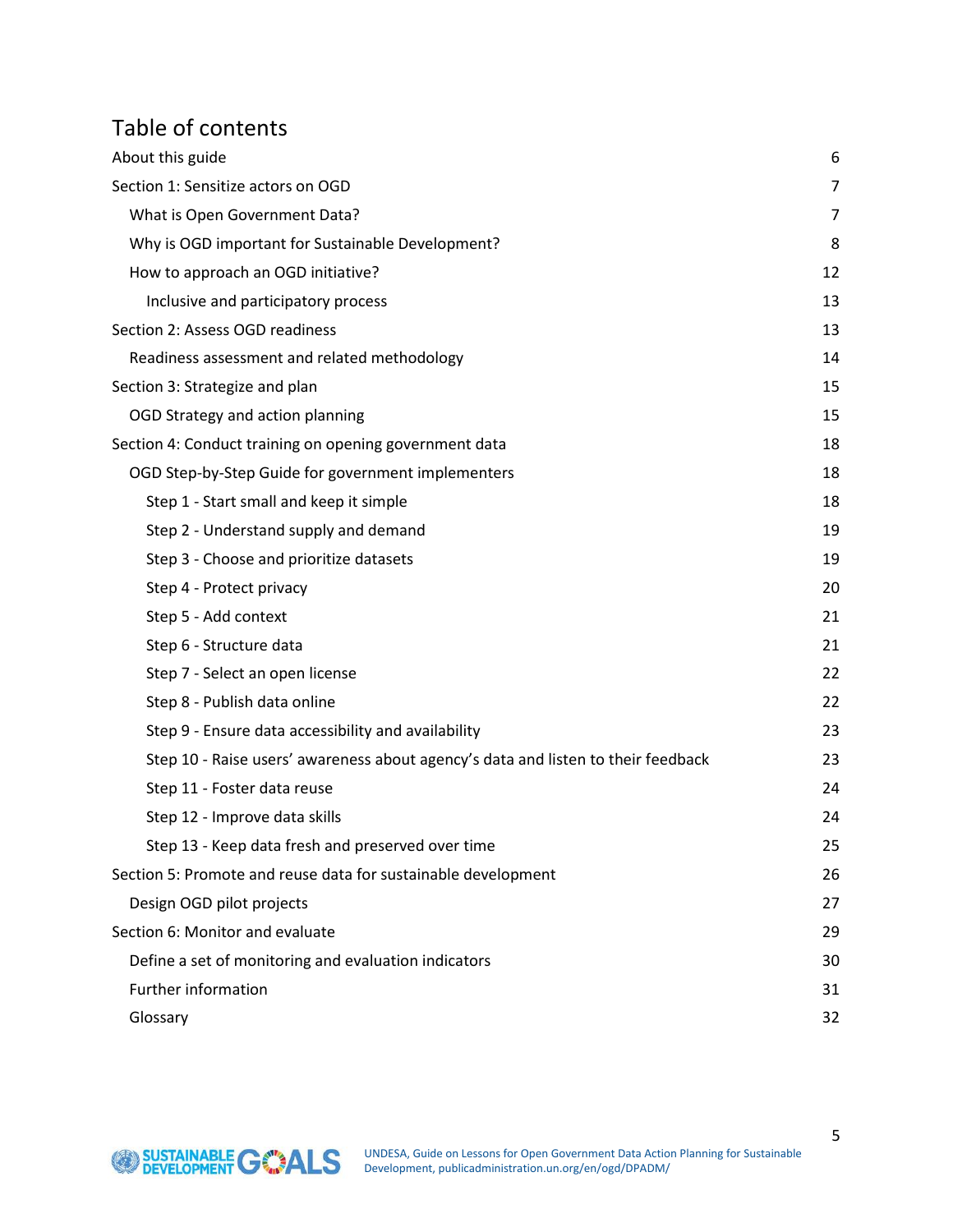# <span id="page-6-0"></span>About this guide

The Guide on Lessons for Open Government Data (OGD) Action Planning for Sustainable Development contains hands-on and easy-to-use information of particular relevance to the work of government policymakers and technology experts that wish to understand *wha*t OGD is; *why* governments could use OGD as a tool for supporting transparent, accountable and participatory governance for sustainable development; and *how* to assess, plan, implement and evaluate successful OGD initiatives and programmes.

The Guide is structured in six sections. Section 1 contains a brief introduction on the *concepts and principles of OGD*. It explains why OGD is important for sustainable development and how to approach, plan and design an OGD initiative. With the aid of an *assessment tool*, Section 2 provides guidance on understanding the existing contextual challenges and opportunities for the implementation of an OGD initiative. Section 3 highlights key recommendations for planning and designing an *OGD strategy and action plan*. Section 4 provides step-by-step guidance for the *identification, preparation and publication of OGD***.** Section 5 discusses the promotion and *support to the reuse of OGD* to create social and economic value and innovation. It also includes guidance on the design and implementation of *OGD pilot projects*. Section 6 provides advice on *monitoring and evaluating* OGD initiatives.

Each section contains an introductory text, followed by learning materials that provide additional or more in-depth information on the topic covered in the section. The aim is to enable users to deepen understanding of and review key concepts of OGD for sustainable development.

Furthermore, the Guide provides templates and blueprints as part of learning materials, which could be used for sensitization and training of government officials and other OGD actors.

The Guide fully recognizes that there is no single model for OGD and that actions and plans need to be adapted to the country context.

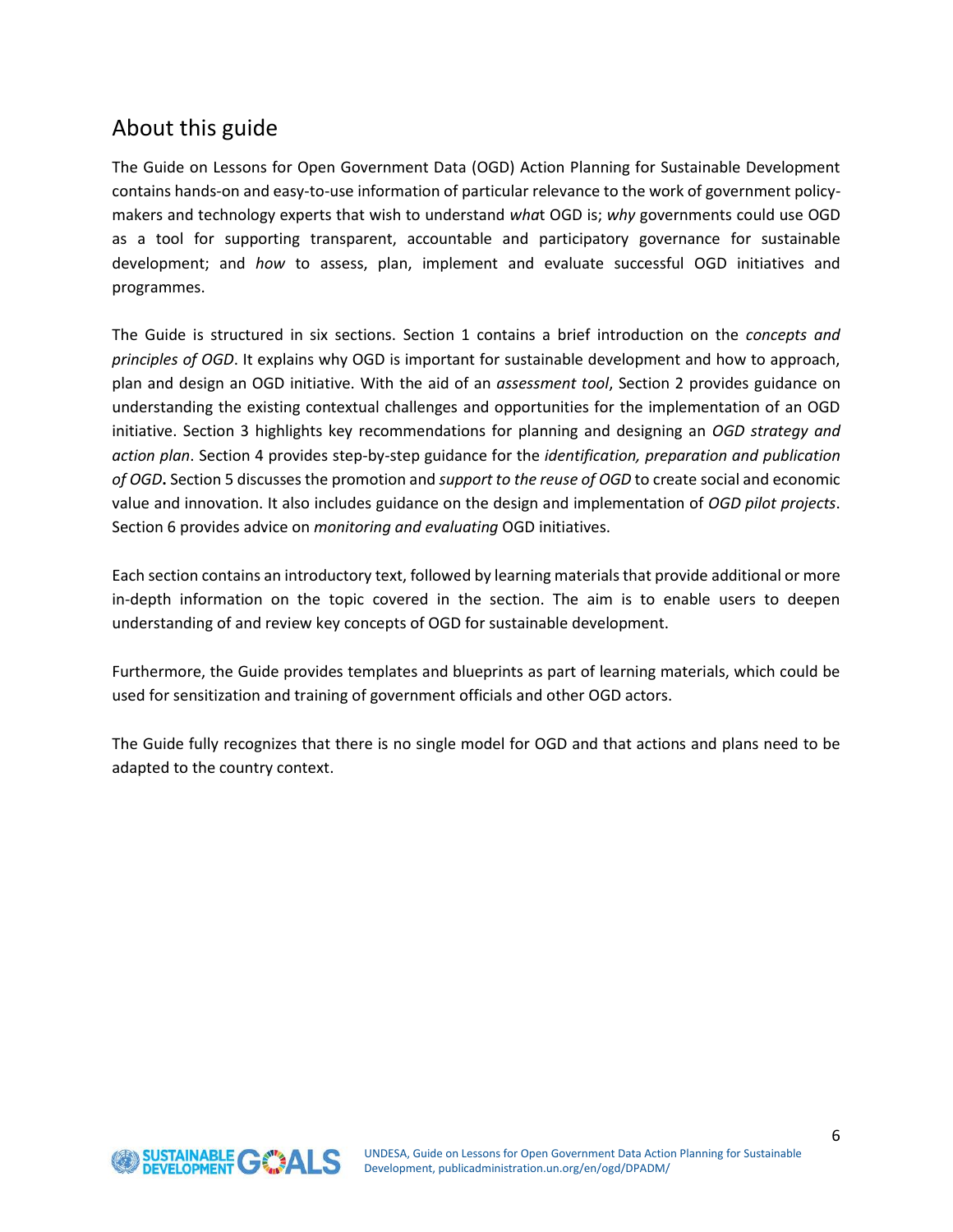# <span id="page-7-0"></span>Section 1: Sensitize actors on OGD

## <span id="page-7-1"></span>*What* is Open Government Data?

Governments produce and maintain vast amounts of data. This includes statistical data, census data, data about public healthcare and education, parliamentary and election data, budget and spending data, cadastral data, environmental and weather data, geodata, satellite imagery, data on roads, traffic and public transport, among others.

OGD can be defined as government data (some of which may be contained in government documents) that is proactively disclosed and made available online for everyone's access, reuse and redistribution without restriction.

Following OGD principles, most of government data can be opened for public access and reuse, thereby creating value not only for public sector agencies but for the entire society. Exceptions include personal data and data that is of sensitive nature for national security.

Key principles for OGD include legal and technical openness, this is to say:

- data is either in a public domain or under a license that explicitly allows for its reuse for any purpose, including commercial reuse; and
- data is in a format that can be automatically processed by machines.

Some experts, through an international community of practice, have established additional detailed principles for OGD<sup>2</sup> to make the concept and implications clear for all. Some of the principles OGD needs to comply with are: completeness, primacy, timeliness, ease of physical and electronic access, machine readability, non-discrimination, use of commonly owned standards, and licensing.

Learning material N. 1.1: What is OGD? Focus: Understanding OGD.

- → 1.1.a Presentation: What is [Open Government Data?](https://drive.google.com/open?id=164YV4butF52p4VBBRuZb-HYFOzl7-amA)
- → 1.1.b Trainer guidance: [What is Open Government Data?](https://drive.google.com/open?id=1ZZyg7BuCugrXaew0zNZkMUsJIC4B42A4)
- $\rightarrow$  1.1.c Additional information: [www.theodi.org/what-is-open-data](http://www.theodi.org/what-is-open-data) and watch thi[s video](https://vimeo.com/125783029)

<sup>-</sup> Sunlight Foundation, Ten Principles for publishing Government Information, 2010, [www.sunlightfoundation.com/policy/documents/ten-open-data-principles](http://www.sunlightfoundation.com/policy/documents/ten-open-data-principles) 



 <sup>2</sup>International Open Data Charter, Charter Principles, 2015, [www.opendatacharter.net/principles](http://opendatacharter.net/principles)

W3C, Publishing Open Government Data, 2009, [www.w3.org/TR/gov-data](http://www.w3.org/TR/gov-data)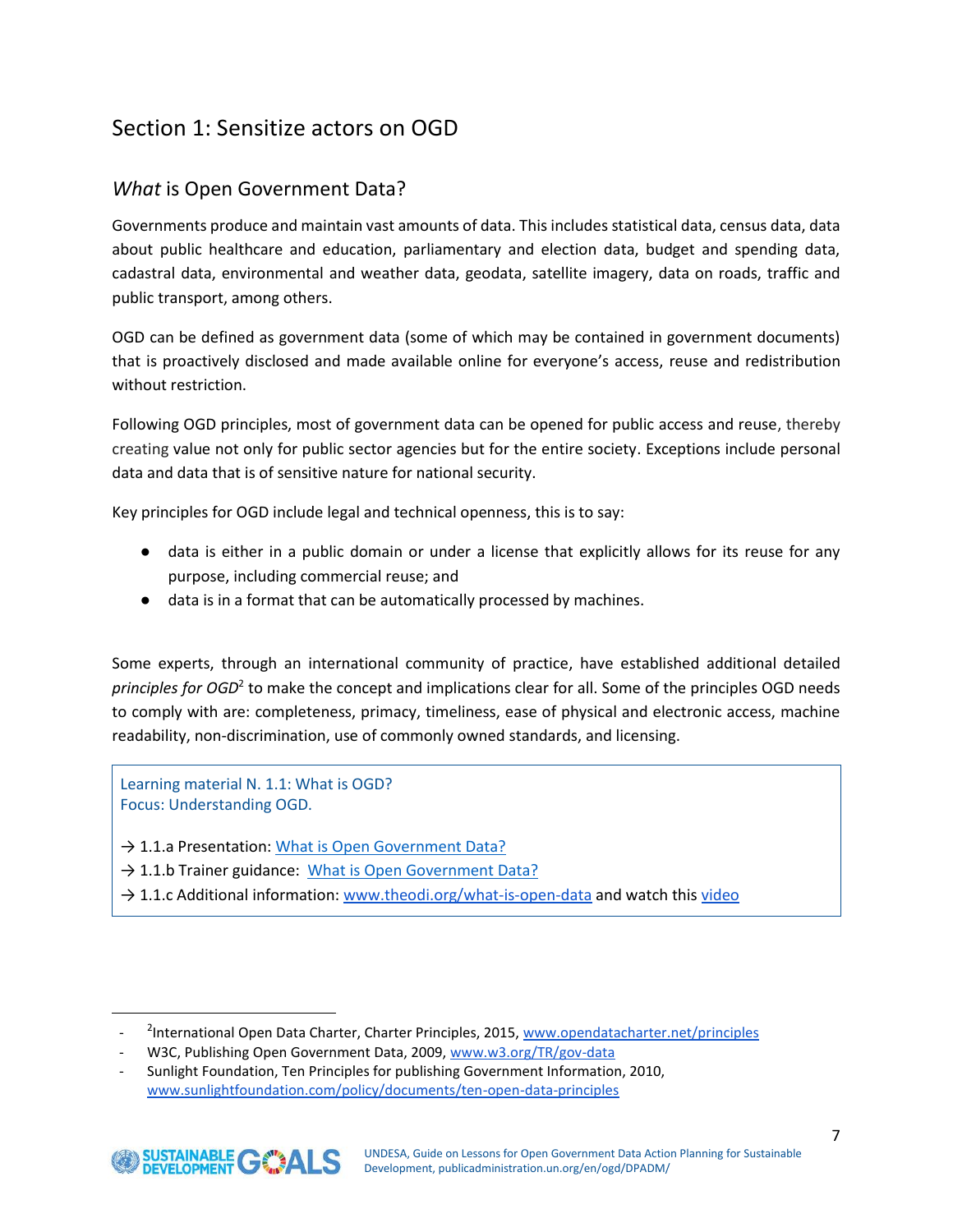## <span id="page-8-0"></span>*Why* is OGD important for Sustainable Development?

"In a knowledge economy, government's data holdings are a major asset that can be used to develop new products and services<sup>3</sup>". The opening of government data is fundamentally about more efficient use of public resources and improved service delivery to the people. The effects of OGD utilization are potentially far-reaching, with positive impacts on innovation, transparency, accountability, participatory governance, social development, environmental protection, economic growth and other SDG related areas. OGD can help both developed and developing countries implement SDG programmes, track progress, prevent corruption and improve the effectiveness of resource use including aid. The benefits of OGD and improved access to public information gain greater visibility and relevance today in the context of the 2030 Agenda for Sustainable Development.

OGD is a precondition for any Open Government policy as it provides a basis for:

- 1. A well-informed public people who understand why decisions are made and how tax money is spent, thus enabling them to effectively engage and actively participate in society;
- 2. More transparent and accountable government this is a basis for preventing corruption and sustaining trust in public institutions;
- 3. Better data management and data sharing practices within governments this leads to greater efficiency and savings of taxpayers' money;
- 4. Evidence-based decision-making within the public sector this is critical for more informed and more responsive public policies and services<sup>4</sup>;
- 5. The creation of innovations new products and services built by third parties reusing OGD that may stimulate job creation and economic growth alongside enhanced social inclusion and awareness of environmental concerns, and more generally, progress towards the SDGs.

#### Sustainable Development Goals

On 25 September 2015, United Nations Member States adopted the 2030 Agenda for Sustainable Development. The Agenda is a roadmap for "people, planet and prosperity"<sup>5</sup>that seeks not only to eradicate extreme poverty, but also to integrate and balance the three dimensions of sustainable development - economic, social and environmental - in a comprehensive global vision with a focus on inclusive, participatory development that leaves no one behind. This roadmap contains the following 17 *Sustainable Development Goals* (SDGs, please see also illustration below) and 169 targets:

**Goal 1**. End poverty in all its forms everywhere;

**Goal 2**. End hunger, achieve food security and improved nutrition and promote sustainable agriculture;

<sup>&</sup>lt;sup>5</sup> United Nations, General Assembly, A/RES/70/1 - Transforming our World: The 2030 Agenda for Sustainable Development, 21 October 2015



<sup>3</sup> Don Lenihan, Canada 2020, http://canada2020.ca/wp-content/uploads/2017/06/Open-Dialogue-June-13-2.pdf

<sup>&</sup>lt;sup>4</sup> For instance, regarding the water sector, OGD supports sustainable management of water and sanitation for all by ensuring better access to information about water facilities and quality of water, and disseminating data about water-borne diseases. This, in turn, enables public sector agencies to enhance policies in this sector.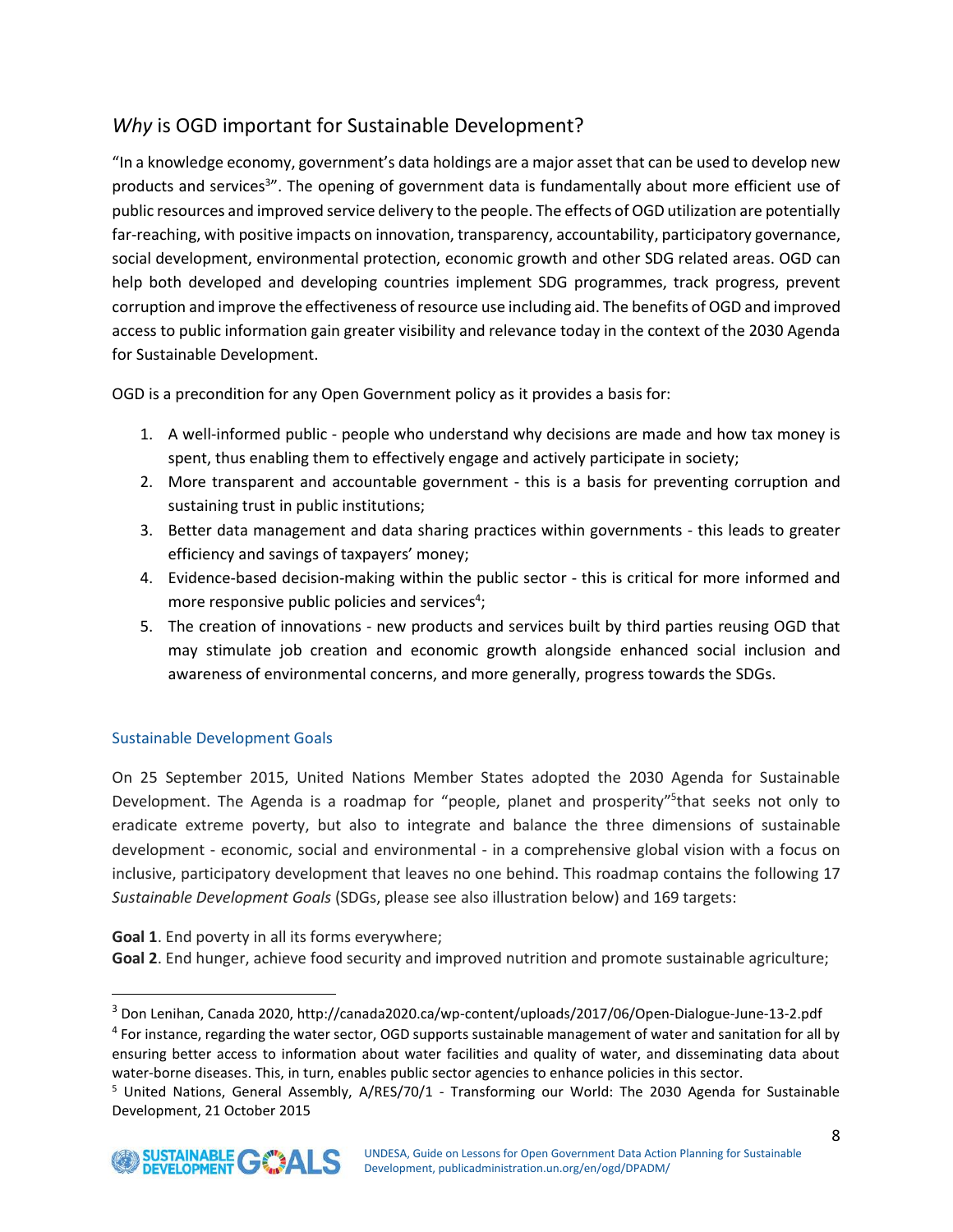**Goal 3**. Ensure healthy lives and promote well-being for all at all ages;

**Goal 4**. Ensure inclusive and equitable quality education and promote lifelong learning opportunities for all;

**Goal 5**. Achieve gender equality and empower all women and girls;

**Goal 6**. Ensure availability and sustainable management of water and sanitation for all;

**Goal 7**. Ensure access to affordable, reliable, sustainable and modern energy for all;

**Goal 8**. Promote sustained, inclusive and sustainable economic growth, full and productive employment and decent work for all;

**Goal 9**. Build resilient infrastructure, promote inclusive and sustainable industrialization and foster innovation;

**Goal 10**. Reduce inequality within and among countries;

**Goal 11**. Make cities and human settlements inclusive, safe, resilient and sustainable;

**Goal 12**. Ensure sustainable consumption and production patterns;

**Goal 13**. Take urgent action to combat climate change and its impacts; 6

**Goal 14**. Conserve and sustainably use the oceans, seas and marine resources for sustainable development;

**Goal 15**. Protect, restore and promote sustainable use of terrestrial ecosystems, sustainably manage forests, combat desertification, and halt and reverse land degradation and halt biodiversity loss;

**Goal 16**. Promote peaceful and inclusive societies for sustainable development, provide access to justice for all and build effective, accountable and inclusive institutions at all levels;

**Goal 17**. Strengthen the means of implementation and revitalize the Global Partnership for Sustainable Development.





 $6$  Acknowledging that the United Nations Framework Convention on Climate Change is the primary international, intergovernmental forum for negotiating the global response to climate change.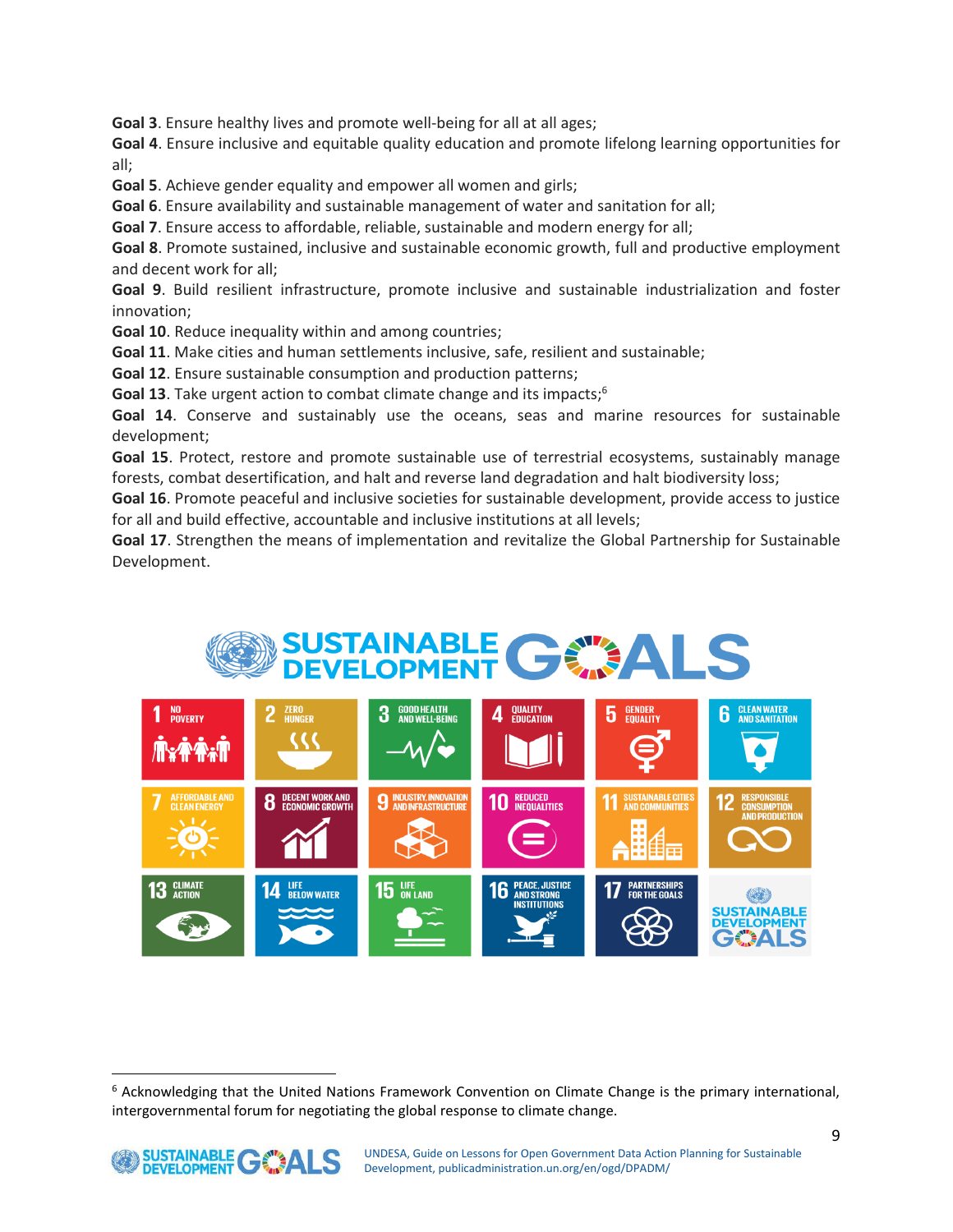

*Diagrams: Sustainable Development and the role of OGD*

Effectively planning, implementing, monitoring and being accountable for attaining the goals of the 2030 Agenda requires an increase in data, information and knowledge that is available to governments, individuals, companies, civil society and international organizations. By contributing to creating better information for sustainable development, OGD can be a resource and a supporting element for the 2030 Agenda.

#### OGD and leaving no one behind

The principle of leaving no one behind is at the core of the Sustainable Development Agenda. Well designed, accountable and transparent programmes in areas such as justice, health, education, nutrition, security, water and sanitation, anti-corruption, among others, will offer better conditions to all people, including the vulnerable groups. Thus, the latter can be seen as indirect beneficiaries of OGD. However, it is important to set an image of OGD not as a sophisticated or technological initiative, but as a tool with social purpose.

The poorest and most vulnerable are not expected to develop the capacities needed to use OGD (this is to say that not every individual needs to become a data analyst). However, intermediaries are needed to help translate complex data into actionable information that matters in the local, political and social context. A typical example is non-governmental organizations (NGOs). OGD can play an enabling role in this process. Before developing tools for the vulnerable communities, it is important for governments to

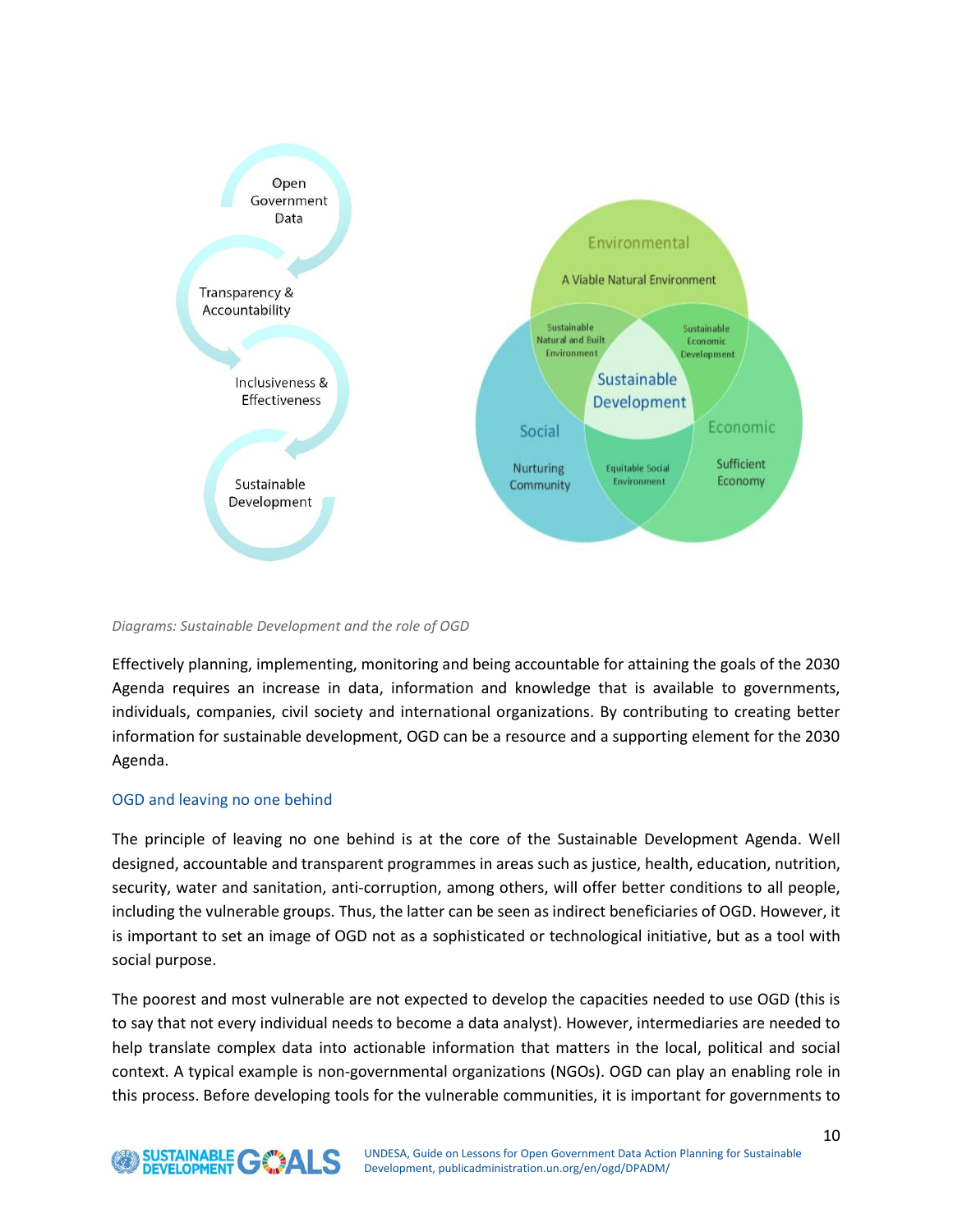open up a space for understanding what these groups really need and work with them and other stakeholders on the use of data for solving their problems.

There are simple channels to inform possible beneficiaries and promote the use of data through services that offer direct options for the poorest and most vulnerable or those who represent them. These types of channels should be part of the discussion on how to reach those who do not have access to any information and communication technology.

#### A data revolution for sustainable development

The need for a 'data revolution' was first expressed by the High-Level Panel appointed by the former Secretary-General of the United Nations Ban Ki-moon to advise on the global development agenda after 2015. According to the High-Level Panel report:

*"Better data and statistics will help governments track progress and make sure their decisions are evidence-based; they can also strengthen accountability. This is not just about governments. International agencies, CSOs and the private sector should be involved. A true data revolution would draw on existing and new sources of data to fully integrate statistics into decision making, promote open access to, and use of, data and ensure increased support for statistical systems.* " *(HLP Report, P24)* 

The Panel drafted a report: A World That Counts - Mobilising The Data Revolution for Sustainable Development.<sup>7</sup> At the first United Nations World Data Forum in January 2017 in Cape Town, South Africa<sup>8</sup>, the "Cape Town Global Action Plan for Sustainable Development Data" was developed, it stipulates three specific key actions<sup>9</sup> related to open data (pages 4-5):

- 1. Explore ways of revising the Fundamental Principles of Official Statistics to include relevant and appropriate aspects of open data initiatives;
- 2. Clarify and support the role of the national statistical systems in open data initiatives, consistent with the Fundamental Principles of Official Statistics;
- 3. Encourage national statistical offices to embrace the open data initiative and ensure stakeholders of the national statistical system as part of part of the process.

It is critical to embed a commitment to realize the opportunities that open data provide into the SDG implementation strategies. Based on the national priorities for sustainable development, a country needs to identify its own data priorities and how to use data to produce information that enables the successful implementation monitoring and evaluation of the SDGs. In many countries, assistance from the

<sup>&</sup>lt;sup>7</sup> Independent Expert Advisory Group, A World That Counts report, 2014, www.undatarevolution.org/report

<sup>8</sup> United Nations, UN World Data Forum, 2017, www.undataforum.org

<sup>&</sup>lt;sup>9</sup> United Nations, Cape Town Global Action Plan for Sustainable Development Data, 2017, undataforum.org/WorldDataForum/wp-content/uploads/2017/01/Cape-Town-Action-Plan-For-Data-Jan2017.pdf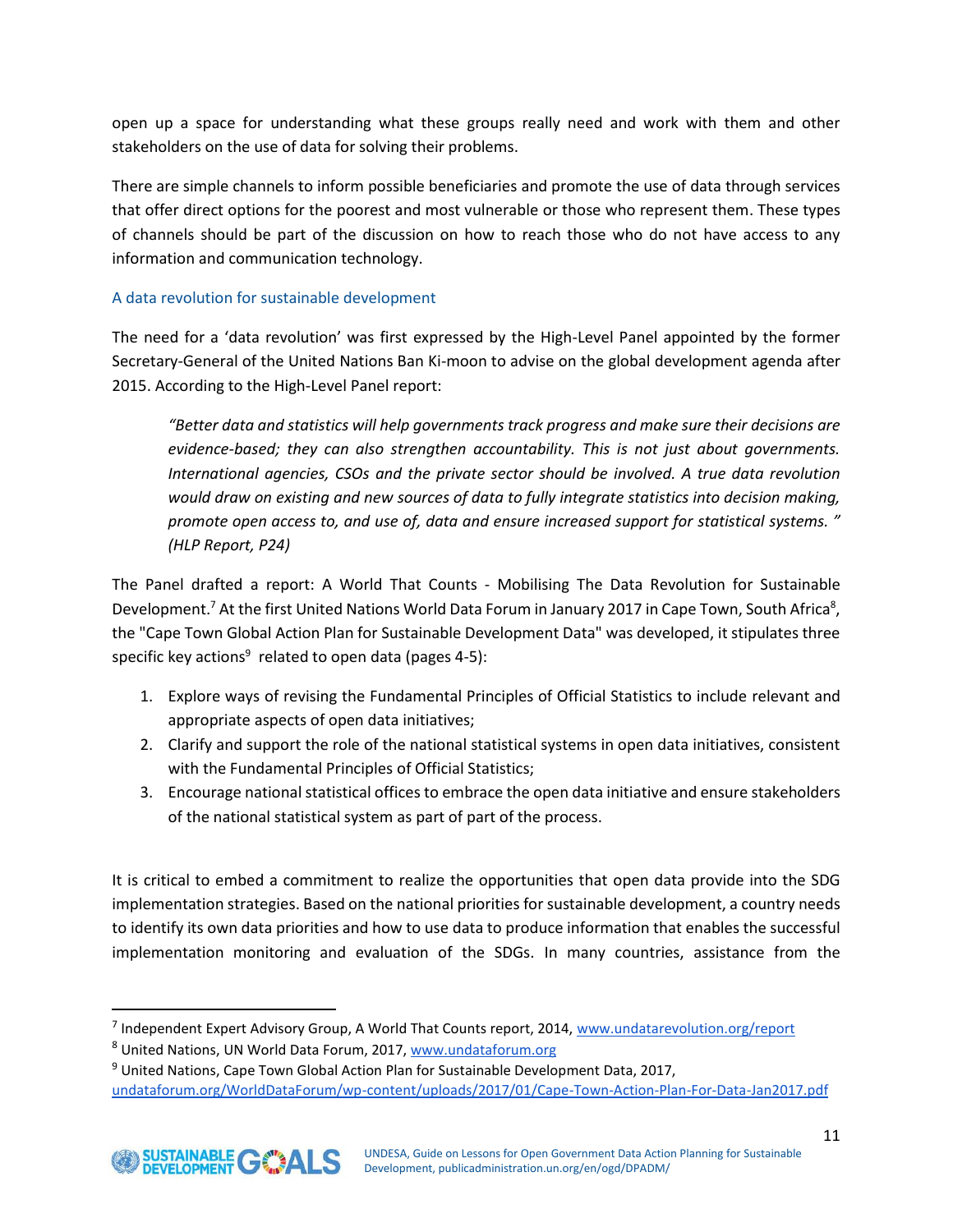international community may be instrumental to evolve towards OGD and improve the statistical system and availability of data.<sup>10</sup>

Learning materials N. 1.2: OGD for Sustainable Development Focus: social, economic and environmental benefits of OGD in relation to sustainable development.

→ 1.2.a Trainer Guidance: [OGD for Sustainable Development](https://drive.google.com/open?id=1mi_AU0aMYkXBjGM1uTf50OxvdBmRebMH)

→ 1.2.b Presentation: Open Government Data [for Sustainable Development](https://drive.google.com/open?id=1_K6A0IWDVU4NbgpX4WffljVL5BANLi-1)

 $\rightarrow$  1.2.c Presentation: [Social, economic and environmental benefits of OGD](https://drive.google.com/open?id=16RgQdfbqn__vZr4OsZGD_Jv6qfOZ2l2J)

- $\rightarrow$  1.2.d Learn more about th[e Sustainable Development Goals](https://sustainabledevelopment.un.org/sdgs)
- $\rightarrow$  1.2.e Learn more about the [Data Revolution](http://www.undatarevolution.org/)
- $\rightarrow$  1.2.f Watch this video from the ODI: [What can open data do for you?](https://vimeo.com/110800848)

## <span id="page-12-0"></span>*How* to approach an OGD initiative?

There is a consensus among OGD practitioners that to result in positive social, economic and environmental outcomes, OGD initiatives should follow an *'Ecosystem Approach'*<sup>11</sup> which creates an enabling environment on eight dimensions:

- 1. Government commitment;
- 2. Policy/legal framework;
- 3. Institutional structures, responsibilities and government capabilities;
- 4. Government data management policies and procedures;
- 5. Demand for OGD;
- 6. Civic engagement and capabilities for OGD;
- 7. Funding of the OGD programme;
- 8. National technology and skill infrastructure.

Evidence<sup>12</sup> from the evaluation of OGD initiatives shows that successful and sustainable OGD initiatives build on three key groups or 'layers' within society:

 $10$  National statistical systems play a central role in the measurement of progress on the SDGs at the global level through collecting and providing data and metadata for 232 global indicators that were agreed upon at the 48th session of the United Nations Statistical Commission in 2017, and was adopted by the General Assembly in July 2017 as part of the resolution on data and statistics for the 2030 Agenda. United Nations Statistical Commission, Report of the Inter-agency and Expert Group on Sustainable Development Goal Indicators, E/CN.3/2017/2 and General Assembly resolution on the data and statistics for the 2030 Agenda, A/RES/71/313.

<sup>&</sup>lt;sup>11</sup> Introduced by ODRA Assessment of the World Bank, **opendatatoolkit.worldbank.org/en/odra.html** <sup>12</sup> TAI, Open Data Study, www.transparency-initiative.org/uncategorized/492/open-data-study-new-technologies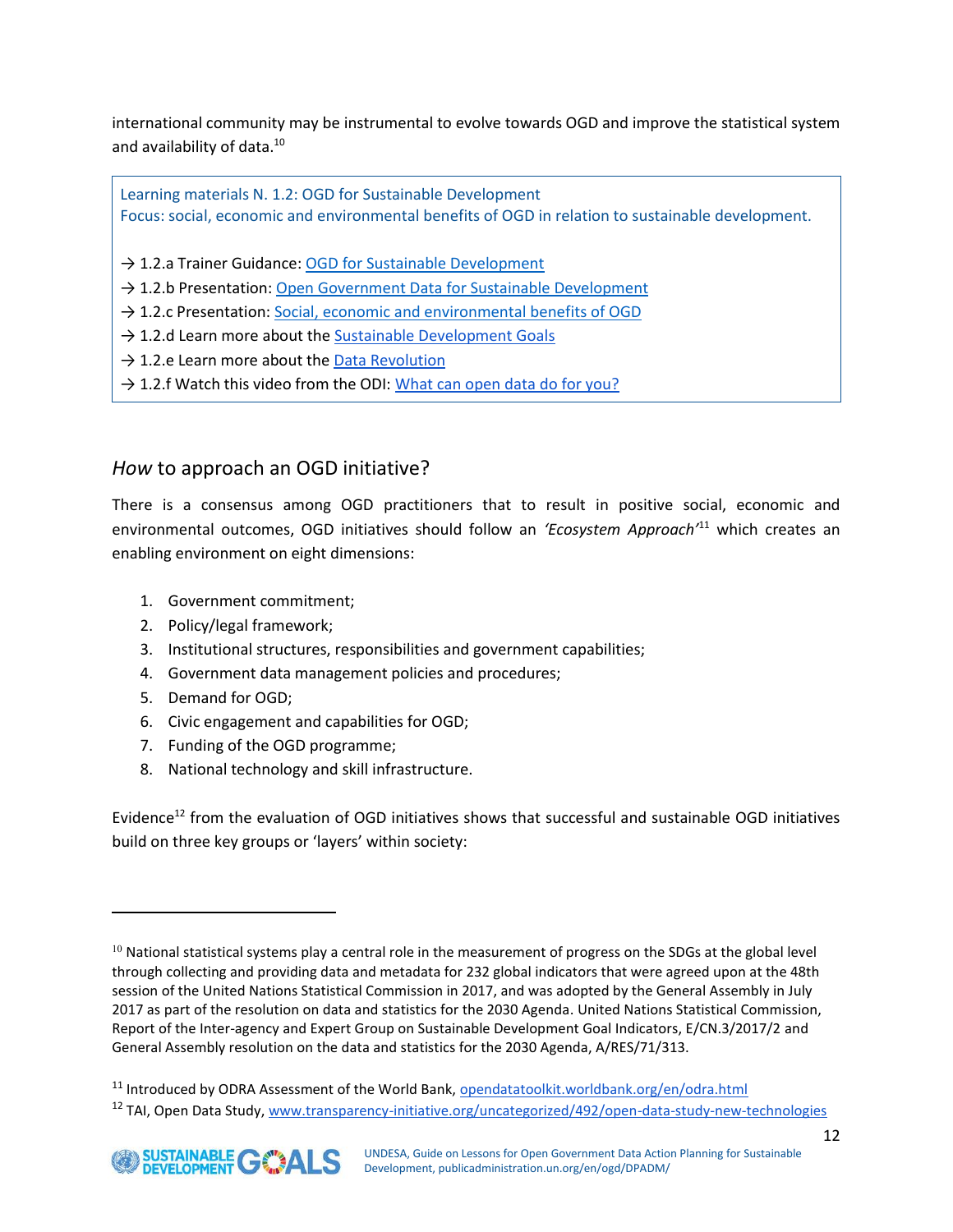- An influential and active civil society ('bottom-up layer') that provides grassroots pressure for change. This can be achieved through traditional advocacy and/or by setting u–p innovative websites and demonstrating how OGD could be used for promoting sustainable development;
- Civil servants and administrators who see OGD as a way to improve efficiency ('middle layer');
- High-level government leaders, including Heads of States and Ministers, who provide political commitment and support ('top-down layer').

#### <span id="page-13-0"></span>Inclusive and participatory process

Creating an inclusive and participatory process for planning, designing, implementing and evaluating an OGD initiative is pivotal for its success and sustainability. This will allow all concerned stakeholders to be involved and have an opportunity to express their views (this ensures that the initiative responds to the needs of stakeholders). If these conditions are met, it is likely that the OGD initiative will meet the public demand and will help generate positive effects on sustainable development.

Collaborative practices, including information sharing, participatory planning and decision-making, are useful routes to creating initiatives and partnerships for attaining shared goals. This does not mean that governments give up control. It is about engaging people, communities and other stakeholders, early and often, to take into account their diverse views.

Learning materials N.1.3: How to approach an OGD initiative Focus: Ecosystem Approach for sustainable OGD initiatives.

- $\rightarrow$  1.3.a Presentation: [How to approach an OGD initiative](https://drive.google.com/open?id=14B9nQXbNdFoN-NX0qSNYlvzzJ9pNZ7CS)
- $\rightarrow$  1.3.b Trainer guidance: [How to approach an OGD initiative](https://drive.google.com/open?id=1vw_HDXz-FGjoy90KXm37Lmym635UrR6G)

## <span id="page-13-1"></span>Section 2: Assess OGD readiness

The OGD assessment methodology developed by UN DESA/DPADM is designed to support governments, civil society and other stakeholders to assess the specific conditions for the implementation of OGD initiatives at the national and/or at the sub-national level. The objective of this assessment is threefold:

- 1. **Help understand the specific local context** (including enabling factors, obstacles and their implications) for the introduction of OGD initiatives. It helps identify opportunities and challenges, in order to formulate appropriate actions and policies to address them;
- 2. **Build a baseline information** and facilitate knowledge sharing and capacity building;
- 3. **Assist in defining an action plan** for the implementation of OGD initiatives by exploring key elements along the eight dimensions of sustainable OGD ecosystems, namely: government commitment; policy/legal framework; institutional structures, responsibilities and government capabilities; government data management policies and procedures; demand for OGD; civic engagement and capabilities for OGD; funding of the OGD programme; as well as national technology and skill infrastructure.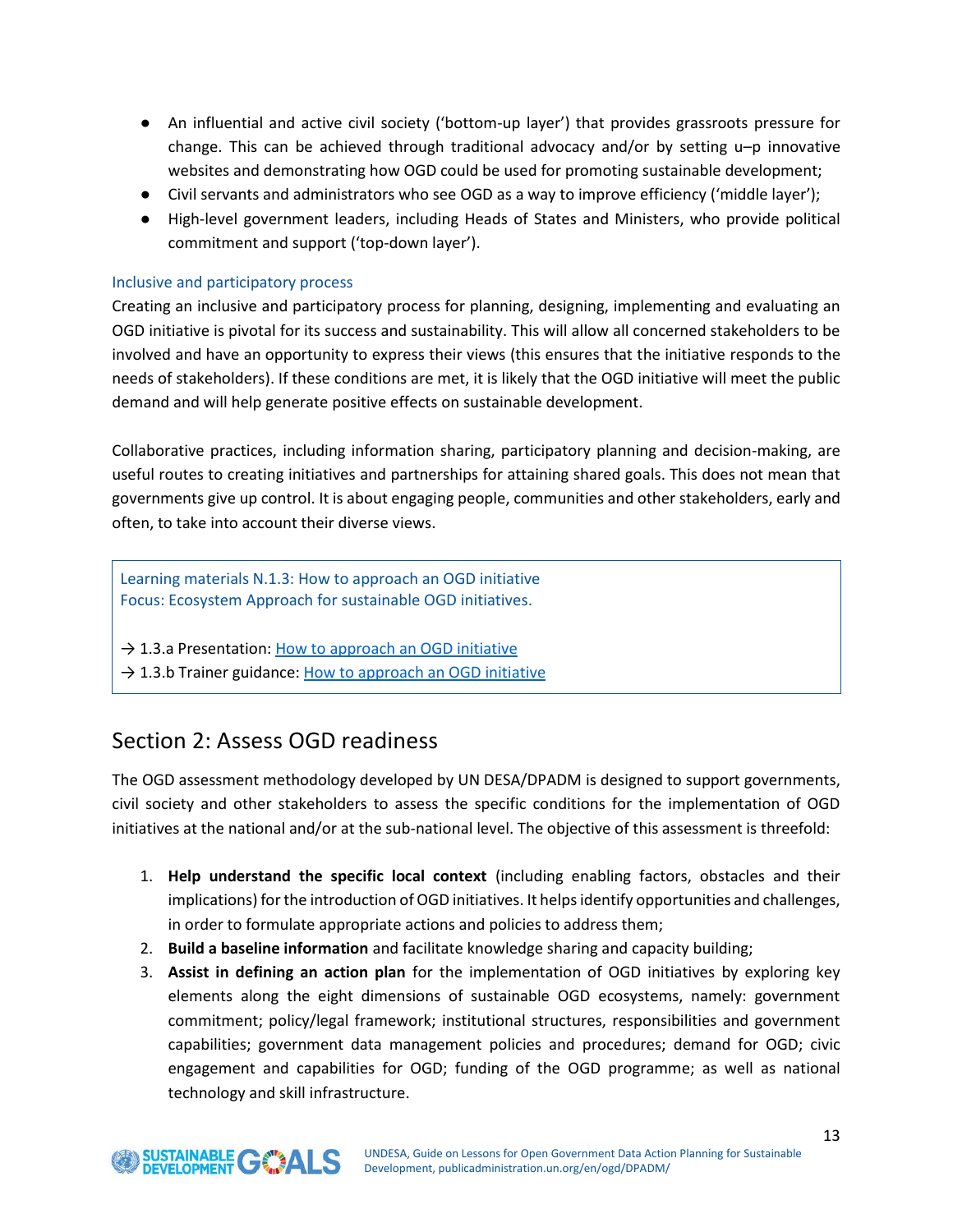Because there is no single model for OGD, actions and plans need to be adapted to the context including the institutional setting as well as the legal and regulatory framework for policy and implementation existing in each country. In general, implementing OGD policy and programmes across multiple government agencies requires the establishment of a governance framework which fits the country context. This could include a working group on OGD with representatives from key government agencies, CSOs, academia, media and private sector. The working group may nominate a small and agile task force (e.g. a steering committee) which should ensure daily follow-up to the OGD initiative. The task force should be responsible for drafting the OGD action plan and coordinating all required activities.

Also critical is to understand the situation regarding statistical capacities and availability of quality data in the statistical office and other institutions.

## <span id="page-14-0"></span>Readiness assessment and related methodology

The methodology builds on the rich experience of practice and combines elements of the Guidelines on Open Government Data for Citizen Engagement (OGDCE Guidelines) developed by UN DESA/DPADM<sup>13</sup>, the Open Data Readiness Assessments (ODRA)<sup>14</sup> from the World Bank, and the OURdata Index on OGD from the  $OECD^{15}$ .

The methodology follows a multi-method approach, combining literature review and media monitoring, desk research, survey work, a self-assessment tool, expert interviews (semi-structured, open ended and informal), in-country visits, and stakeholder workshops.

The methodology contains three elements:

- 1. **Self-assessment tool**: A self-assessment tool designed to quickly assess the key factors in relation to the introduction of an OGD initiative within a country, including specific opportunities and challenges;
- 2. **Perception survey**: A short survey designed to capture people's perception of the supply and demand sides of OGD in a country and the general conditions for the implementation of OGD programmes;
- 3. Desk research and **interview questionnaire**: A desk research provides quantitative and qualitative data in preparation for expert interviews during in-country visits and workshops. The questionnaire is used as a guideline for conducting the interviews with country and domain experts.

<sup>&</sup>lt;sup>13</sup> UN DESA, OGDCE Guidelines, 2013, publicadministration.un.org/en/ogd

<sup>14</sup> World Bank, Open Data Readiness Assessment (ODRA), 2015, V3.1, opendatatoolkit.worldbank.org/en/odra.html

<sup>&</sup>lt;sup>15</sup> OECD, OURdata Index on OGD, 2015, www.oecd.org/gov/digital-government/open-government-data.htm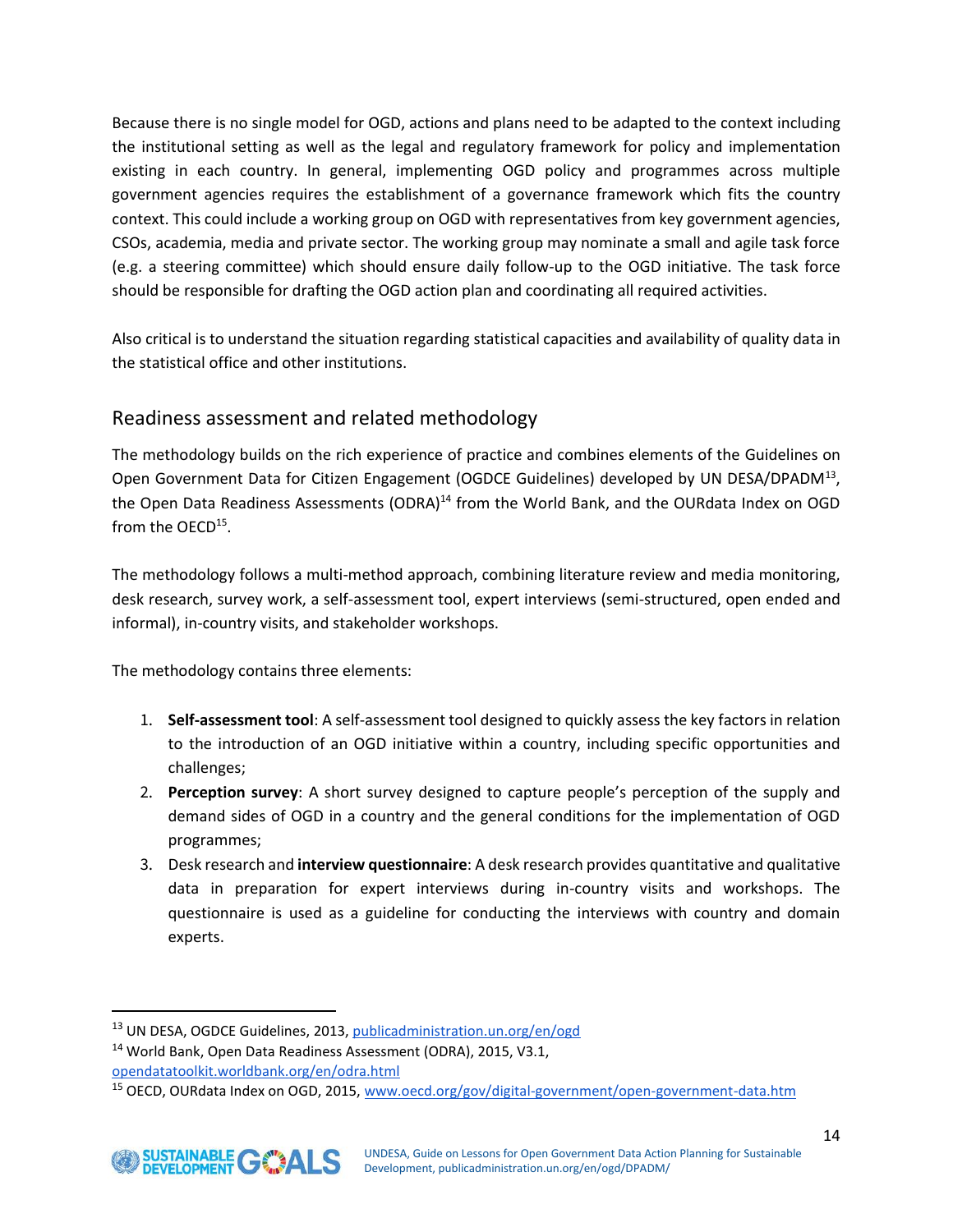These elements are complementary and build on each other. None of the elements is designed to be used as a stand-alone. The results from all three measures should inform the final product of the assessment, which is an OGD assessment report.

In other words, the assessment should point people to areas that require more attention and more indepth analysis. The assessment does not provide any legal advice; nor is it designed to deliver final recommendations. Instead, it highlights opportunities and identifies gaps and challenges that need to be discussed with all stakeholders in a collaborative process to formulate recommendations and define appropriate actions.

Learning materials N. 2.1: OGD Readiness Assessment Focus: Assessing and understanding the OGD context.

→ 2.1.a Presentation: [OGD Readiness Assessment](https://drive.google.com/open?id=1o7W69yX8I55fG-8DZtLP0oIUIRq27SEt)

- → 2.1.b Trainer guidance: [OGD Readiness Assessment](https://drive.google.com/open?id=1zwig5ckohL-kzGntKhJTbe_mEA80UZeK)
- → 2.1.c [OGD Assessment Methodology](https://drive.google.com/open?id=1eY08cHq1VIB89u18XhfN1hi3jJ0HB2GI)

# <span id="page-15-0"></span>Section 3: Strategize and plan

## <span id="page-15-1"></span>OGD Strategy and action planning

An *OGD strategy* is a high-level policy paper that sets a long-term vision for an OGD initiative and formalizes government commitment in this domain. Based on an assessment of local conditions, which can be supportive or challenging for such an initiative (please refer to Section 2 of this Guide), the strategy should provide guidance on designing policies and prioritizing actions that are suitable to achieve the vision aligned with the country's national strategy. The latter may also include SDGs embedded into national policy priorities.

An *OGD action plan* is an implementation plan that should set ambitious but realistic goals and spell out resources<sup>16</sup>, activities, timeline, outputs, and indicators to achieve the long-term vision set in the strategy.

It is recommended that both the strategy and the action plan be designed through an inclusive multistakeholder process that follows the Design Principles for Digital Development<sup>17</sup>. This is important to ensure stakeholder engagement and commitment to work together to meet shared OGD goals. It is also critical to ensure that the strategy reflects the national context.

#### OGD Strategy

<sup>&</sup>lt;sup>17</sup> Digital Development Principles Working Group, 2009. Design Principles for Digital Development, www.digitalprinciples.org



<sup>&</sup>lt;sup>16</sup> This exercise would benefit from an assessment of the resources available to implement an OGD programme.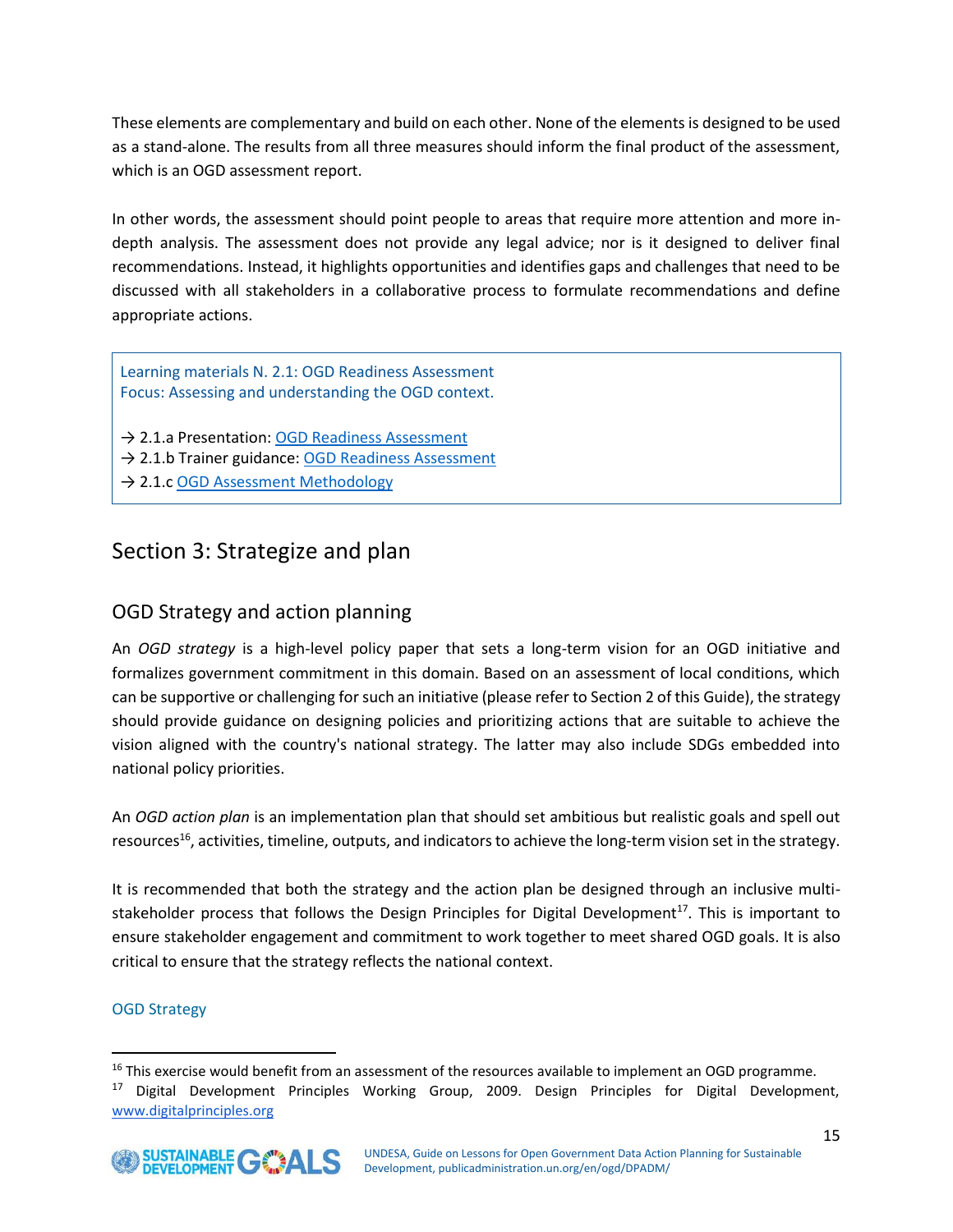While designing an OGD strategy, it is important to start by thinking about the goals, e.g. the positive social, economic and environmental impacts which the strategy aims to achieve. Hence it is imperative to identify national priorities aligned with the 17 SDGs. These priorities can focus on different areas such as:



*Source: Adapted from Open Data's Impact Repository – odimpact.org* 

An OGD strategy that prioritizes "enhancing public governance" will focus on the release of different datasets and will require different actions compared to a strategy that prioritizes, for instance, "empowering people" or "creating opportunities" or "solving public problems".

Setting priorities for an OGD strategy, design and action plan is a process that may include:

- 1. Identifying and consulting with all relevant stakeholders;
- 2. Understanding where to start from (e.g. conduct an OGD assessment);
- 3. Establishing shared long-term vision;
- 4. Initiating a deliberative process to set priorities;
- 5. Agreeing on ambitious but realistic goals;
- 6. Defining in detail each goal in a collaborative manner;
- 7. Establishing mechanisms for carrying out iterative implementation with feedback loops and evaluation;
- 8. Establishing mechanisms for reviewing priorities and redefining actions.

OGD is a resource that cuts horizontally across different policy areas. With this in mind, making data available in open formats is only the initial step rather than an end goal of a public policy. An OGD initiative is a prerequisite to and/or enabling component for other policies, national development priorities and specific SDGs and Targets.

Learning materials N. 3.1: OGD Strategy design Focus: Designing and implementing an OGD strategy and action plan.

- $\rightarrow$  3.1.a Presentation: [OGD strategy for sustainable development](https://drive.google.com/open?id=1SaijMJaGMGxaR1pH4gvhB1mCr5ltUMCd)
- $\rightarrow$  3.1.b Presentation: [OGD action plan design](https://drive.google.com/open?id=1lcW18xljeUngj8dSO3b7sT1_Hx9ipE6l)
- → 3.1.c Trainer guidance: [OGD action plan design](https://drive.google.com/open?id=1nF9bWA6VRn_ibMTnyRJZgpUroz1u3jlt)
- $\rightarrow$  3.1.d [OGD Strategy and action plan blueprint](https://drive.google.com/open?id=1uIm9tvMHRGm0-7vYfjHimxdxCOcIOdv3)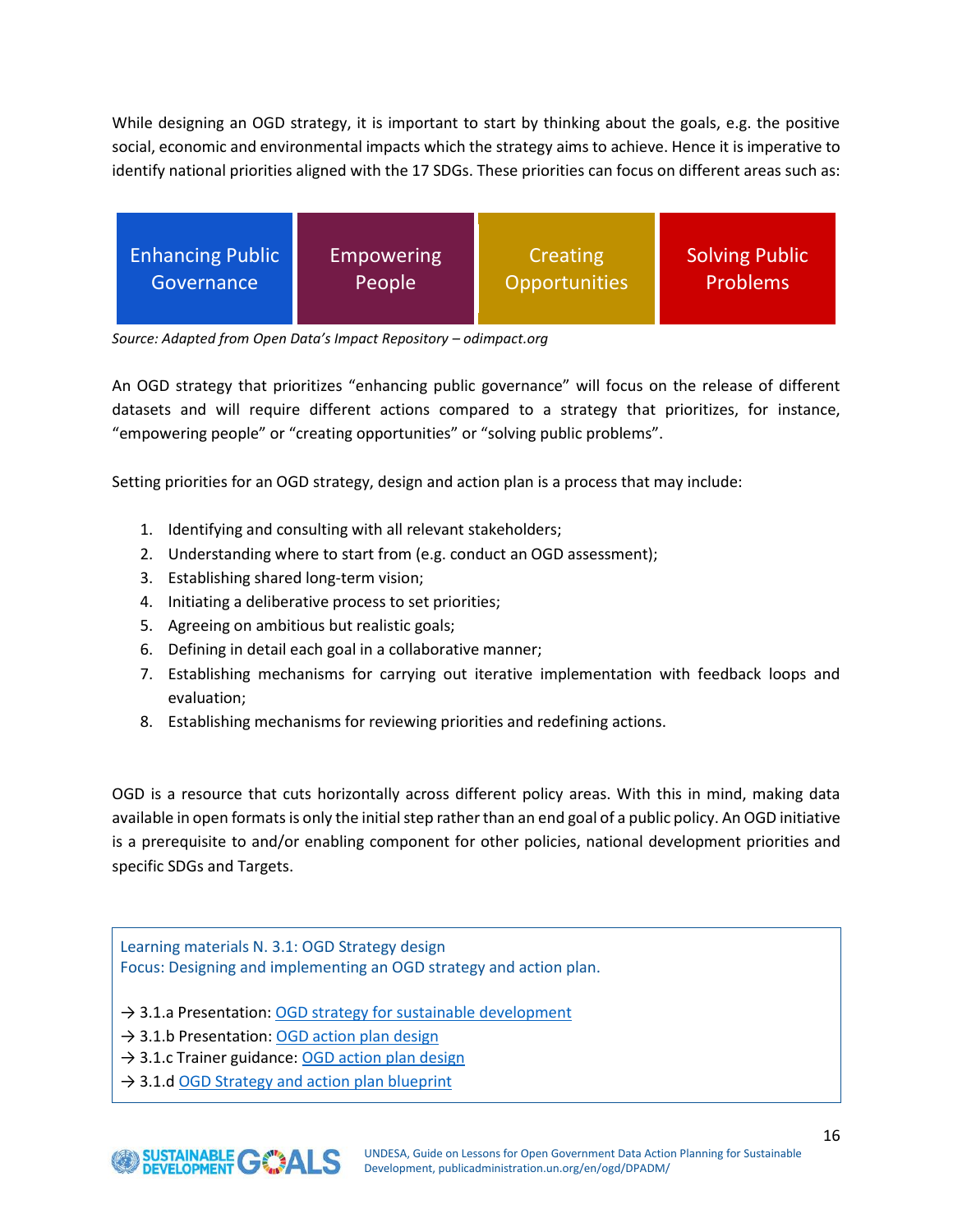#### $\rightarrow$  3.1.e See also the [policy guidelines for OGD from Sunlight Foundation](https://sunlightfoundation.com/opendataguidelines/)

#### OGD Action Plan

An OGD Action Plan needs to be developed based on an OGD strategy that sets the vision for OGD development and the priorities for action planning. The action plan should be ambitious but realistic at the same time. To understand to what extent the plan is ambitious in a given national context, one needs to fully understand such context, including the challenges and opportunities to formulate policy and actions (please refer to Section 2 of this Guide).

The heart of an action plan is a list of specific goals that are well-defined, using S.M.A.R.T. goal methodology.<sup>18</sup> Each goal should be:

- Specific;
	- Well-defined
	- Clear to anyone that has a basic knowledge of the project
- Measurable;
	- Knowing if the goal is obtainable and measuring progress towards completion
	- Finding out when the goal has been achieved
- Agreed upon;
	- Agreement with all the stakeholders on what the goals should be
	- Attainable and action-oriented
- Realistic:
	- Within the availability of resources, knowledge and time
	- Relevant and results-oriented
- Time-based.
	- Sufficient time is allocated to achieve the goal
	- Timeline with milestones are set to track progress

The OGD action plan should include commitments on three key areas:

- 1. OGD release (these will include specific commitments regarding the institutional and regulatory framework, financing as well as data management and publication processes);
- 2. OGD ecosystem (these will include specific commitments to strengthen the community of current and potential data users, and OGD reuse);

<sup>&</sup>lt;sup>18</sup> S.M.A.R.T. goal methodology: Specific, Measurable, Agreed Upon, Realistic, Time-Based, see: en.wikipedia.org/wiki/SMART\_criteria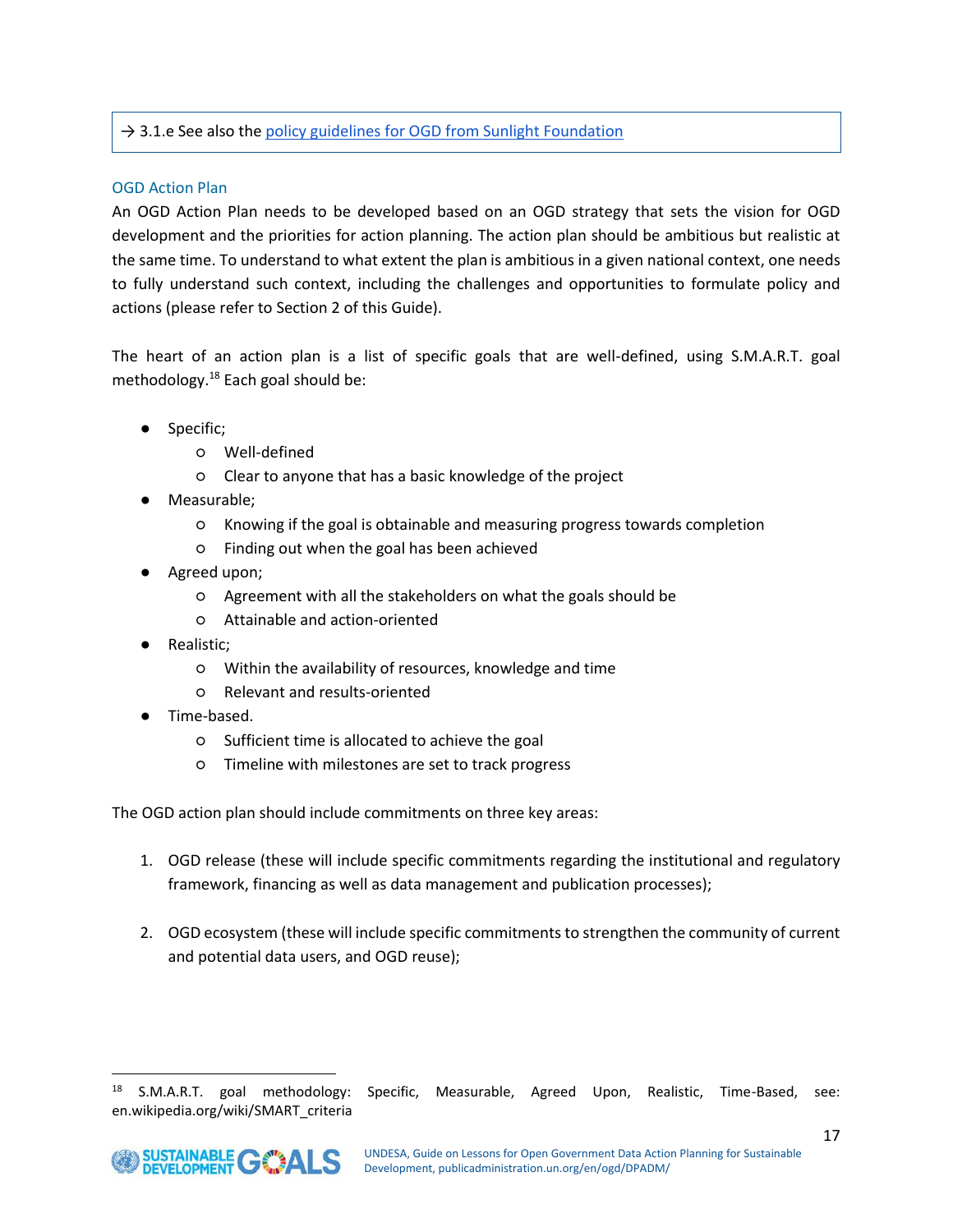3. Monitoring, evaluation and learning (these will include specific commitments on how to monitor, evaluate and learn from the implementation of the OGD plan that should be complemented by indicators identified for the two previous commitment areas).

# <span id="page-18-0"></span>Section 4: Conduct training on opening government data

## <span id="page-18-1"></span>OGD Step-by-Step Guide for government implementers

The following guide consists of thirteen essential steps to identify, prioritize, prepare and publish OGD. Each of the steps provides the basic information and recommendations needed to move forward. The step-by-step guide is designed for government officials in charge at the level of data holding agencies.

#### Before starting to plan for an OGD initiative

Before starting to plan for an OGD initiative it is recommended thinking about opening data as a process that leads to change and can create social, environmental and economic value within government and society. Publishing government data is not just about technology and data. To be useful, OGD needs to be used. So, this process needs to start with a reflection on the potential users of data and the ways data might be made useful for others. The reflection should also include possible intermediaries that can help turning data into useful analysis, visualizations or tools. With this in mind, the following steps can be followed as a simple guide to OGD.

#### <span id="page-18-2"></span>Step 1 - Start small and keep it simple

Numerous agencies have started their OGD initiative with few but relevant datasets. Limiting data volume helps thinking and acting in an agile manner.

It is recommended that the official in charge for the OGD programme within a government's agency should:

- Get early feedback on shared data;
- Create awareness of the new platform among co-workers;
- Learn from feedback and change the approach as needed.

'Keep things simple'. An agency official in charge of the OGD programme does not need to try to do everything at the same time. A step-by-step and iterative approach should be followed to enable learning and improving over time. The official should not worry too much about technology; there are several tools and platforms that help streamline this process.

Learning materials N. 4.1: How to start? Focus: Lean and agile approach.

 $\rightarrow$  4.1.a Consult the UN DESA/DPADM [Guidelines on Open Government Data for Citizen Engagement](https://drive.google.com/open?id=1o2CgFvx5Z5Y9dn8uiH-isHJYKgXgNo_M)

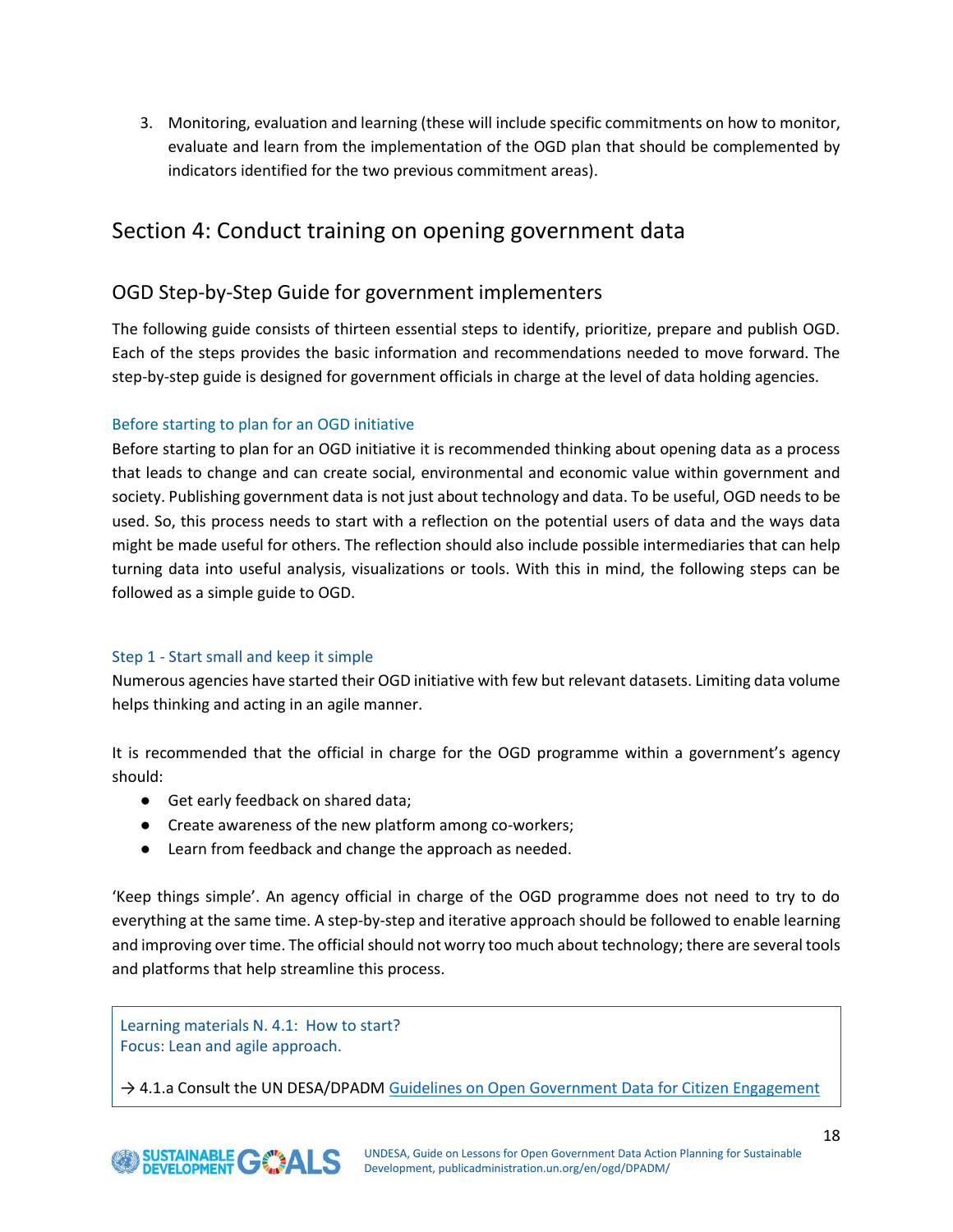#### <span id="page-19-0"></span>Step 2 - Understand supply and demand

OGD programmes can build on established digital data sources and information management procedures within government (supply). Where data is only available in paper form, it will be hard to release it in an open and reusable format quickly and cheaply. Conversely, good existing information management practices within government can make it much easier to find data (including the associated metadata and documentation) and assess the requirements for releasing it as part of day-to-day information management processes.

Data being published needs to be clear and user-friendly. To this end, it is important to understand the needs of existing or potential OGD users (i.e. "OGD demand"). This requires inviting prospective data users to roundtables together with agency officials responsible for the supply of data to be published. Data supply needs to be compared with data demand to identify potential gaps. This gap analysis will help making specific recommendations for future data generation and publication to ensure its usefulness including the poor and most vulnerable people.

It is recommended that the official in charge for the OGD programme within a government's agency should:

- Identify potential users of the agency's data;
- Connect data consumers and data producers;
- Listen to their demands;
- Identify potential gaps between supply and demand;
- Inform future data collection and publication accordingly.

This is not a one-time exercise; it should rather be done in an iterative way. Collecting users' feedback periodically and using it for further improvement is recommended to ensure the continued relevance of OGD. This also has positive effects on sustaining the demand and use of the agency's data.

Learning materials N. 4.2: Understanding OGD supply and demand Focus: Understanding supply and demand to identify gaps.

→ 4.2.a Consult the UN DESA/DPADM [Guidelines on Open Government Data for Citizen Engagement](https://drive.google.com/open?id=1o2CgFvx5Z5Y9dn8uiH-isHJYKgXgNo_M)  $\rightarrow$  4.2.b See also [ODI Guide on engaging reusers](http://theodi.org/guides/engaging-reusers)

#### <span id="page-19-1"></span>Step 3 - Choose and prioritize datasets

Starting by publishing all data at the same time is not easily doable. Thus, it is recommended to prioritize the datasets the agency intends publishing first. Priority should be given to those datasets that have the best balance between being:

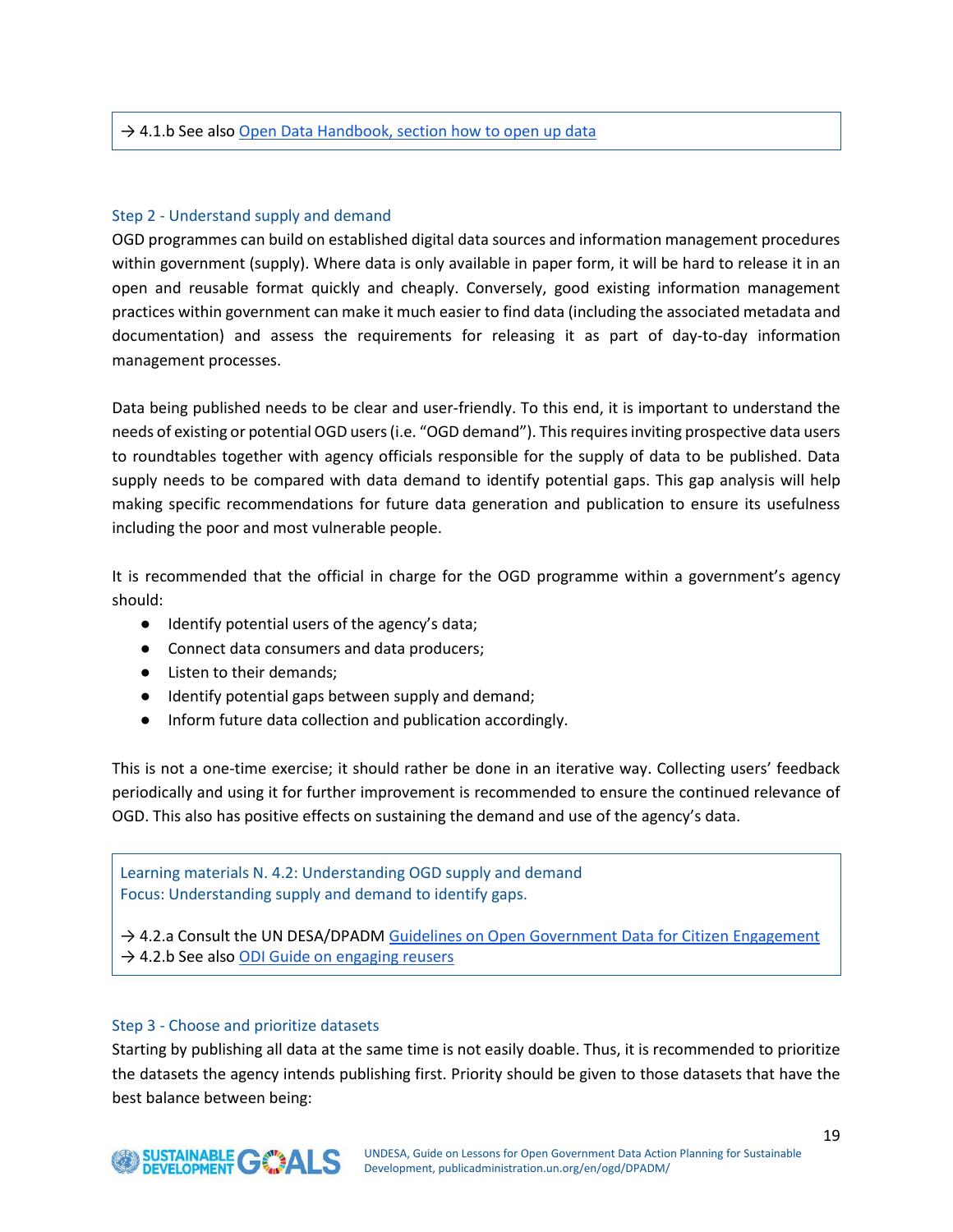- Available for publishing (the low hanging fruits);
- Datasets of high-quality;
- Datasets for which there is high demand;
- Useful to meet specific SDGs and other national priorities.

Having this balance increases the chance that data will be reused immediately after its publication. This is important because it generates the kind of quick success stories that are helpful to get support for the process of opening more datasets.

Learning materials N. 4.3: Prioritization of data Focus: Identifying and prioritizing data for publication.

→ 4.3.a Consult the UN DESA/DPADM [Guidelines on Open Government Data for Citizen Engagement](https://drive.google.com/open?id=1o2CgFvx5Z5Y9dn8uiH-isHJYKgXgNo_M)

→ 4.3.b See also the ODI Guide on how to [prioritize data to drive global development](http://theodi.org/guides/prioritise-open-data-to-drive-global-development)

[→](http://theodi.org/guides/prioritise-open-data-to-drive-global-development) [4.3.c](http://theodi.org/guides/prioritise-open-data-to-drive-global-development) [See](http://theodi.org/guides/prioritise-open-data-to-drive-global-development) [also](http://theodi.org/guides/prioritise-open-data-to-drive-global-development) [the](http://theodi.org/guides/prioritise-open-data-to-drive-global-development) [Global SDG Indicators Database](https://unstats.un.org/sdgs/indicators/database)<sup>19</sup> [to](http://theodi.org/guides/prioritise-open-data-to-drive-global-development) [identify](http://theodi.org/guides/prioritise-open-data-to-drive-global-development) [and](http://theodi.org/guides/prioritise-open-data-to-drive-global-development) [prioriti](http://theodi.org/guides/prioritise-open-data-to-drive-global-development)ze [datasets](http://theodi.org/guides/prioritise-open-data-to-drive-global-development)

#### <span id="page-20-0"></span>Step 4 - Protect privacy

Privacy is an internationally recognized human right $2<sup>0</sup>$ . The right to privacy encompasses the right to protection of personal data. Some government datasets (e.g. statistical data) are based on individual data about the population. Privacy of personal information as well as confidentiality in national security need to be protected when publishing OGD. It is critical to use anonymization techniques to make sure that no personal data appears in the dataset before publication.

It is recommended that the official in charge for the OGD programme should make sure that:

- The agency's open dataset does not contain personal data;
- If the dataset has been *anonymized*, it cannot be de-anonymized.

There are established techniques on data anonymization. However, there are also methods to deanonymize data (for example removing individuals' names while leaving identification numbers that could be linked to numbers in a separate dataset). It is important to ensure that the method used for anonymization is effective against de-anonymization. In case of uncertainty on whether the dataset meets the standards of privacy and data protection, it is recommended to seek expert advice. Usually, the National Statistical Office or relevant agency should be able to provide advice on this issue.

On matters pertaining to national security and risk management, governments may need to define a schema of classified data to be excluded from their data catalogues.

#### Learning materials N. 4.4: Privacy and anonymization

<sup>19</sup> UN, Global SDG Indicators Database, 2016, [unstats.un.org/sdgs/indicators/database](https://unstats.un.org/sdgs/indicators/database/)

 $20$  Over 150 national constitutions that mention this [right.](https://www.constituteproject.org/search?lang=en&key=privacy)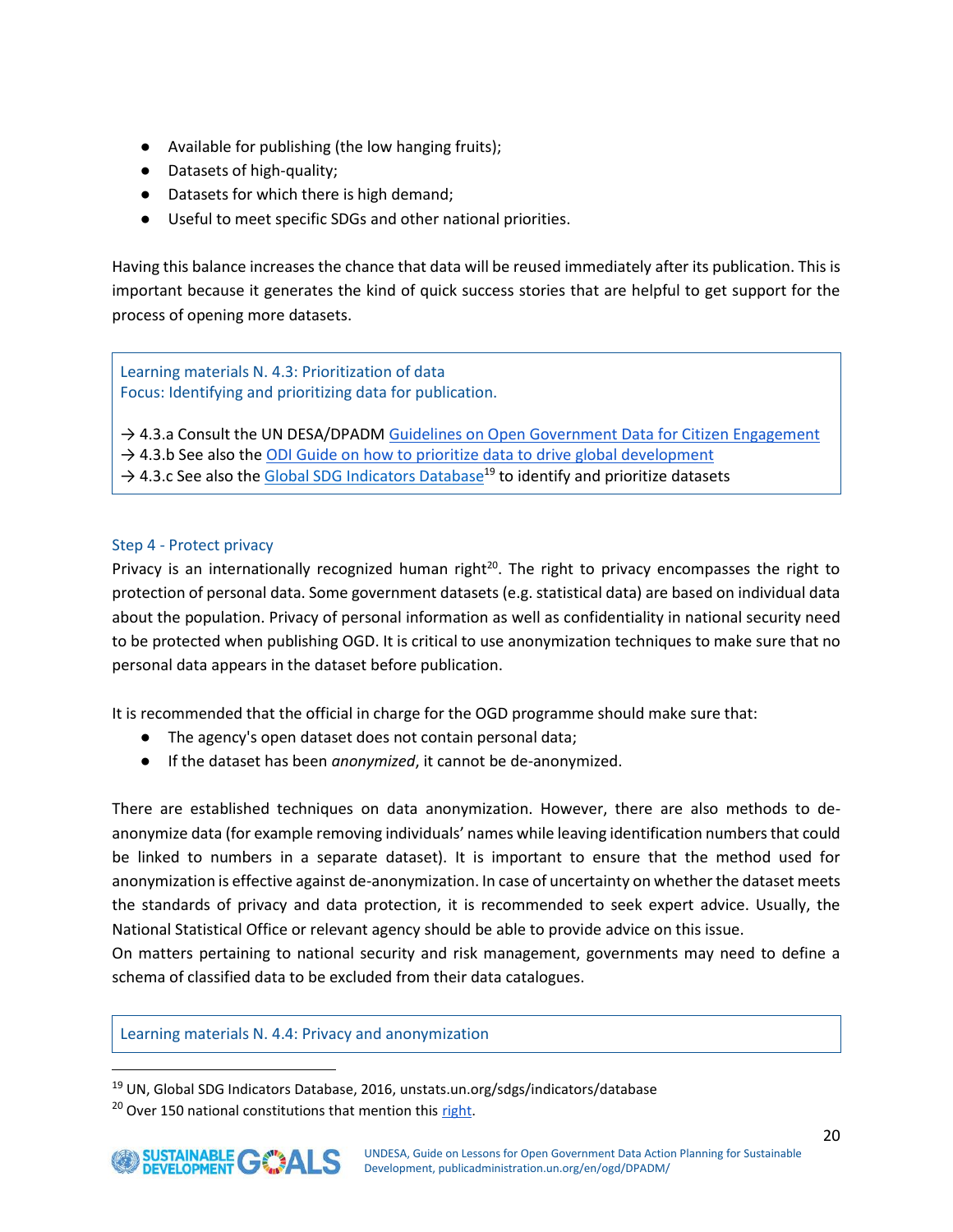Focus: Understanding the importance of protecting personal data.

→ 4.4.a Consult the UN DESA/DPADM [Guidelines on Open Government Data for Citizen Engagement](https://drive.google.com/open?id=1o2CgFvx5Z5Y9dn8uiH-isHJYKgXgNo_M)

- → 4.4.b See also the [ODI Guide](https://theodi.org/guides/save-the-titanic-handson-anonymisation-and-risk-control-of-publishing-open-data) [on Anonymization and risk control of publishing personal data](https://theodi.org/guides/save-the-titanic-handson-anonymisation-and-risk-control-of-publishing-open-data)
- $\rightarrow$  4.4.c S[e](https://theodi.org/guides/save-the-titanic-handson-anonymisation-and-risk-control-of-publishing-open-data)e [also](https://theodi.org/guides/save-the-titanic-handson-anonymisation-and-risk-control-of-publishing-open-data) [The Right To Privacy in the Digital Age](http://www.ohchr.org/EN/Issues/DigitalAge/Pages/DigitalAgeIndex.aspx)

#### <span id="page-21-0"></span>Step 5 - Add context

Context will give re-users a better understanding of the OGD. This context is usually contained in *metadata*. Metadata may include:

- Title;
- Description;
- Keywords;
- Legal information;
- License and attribution required;
- Geographical and temporal coverage;
- Granularity and completeness;
- Date of publication, when data was last modified and updating frequency requirement.

This information will help users better understand the content of data, how to interpret it and if it meets the user's specific needs. In some cases, more detailed documentation on how the data was collected and aggregated might be desirable to further guide the user.

Learning materials N. 4.5: Adding context and metadata Focus: Adding context to help users understand data content and potential use.

 $\rightarrow$  4.5.a Consult the UN DESA/DPADM [Guidelines on Open Government Data for Citizen Engagement](https://drive.google.com/open?id=1o2CgFvx5Z5Y9dn8uiH-isHJYKgXgNo_M)  $\rightarrow$  4.5.b See also the [W3C Data on the Web Best Practices, section: metadata](http://bit.ly/2fLB4xP)

#### <span id="page-21-1"></span>Step 6 - Structure data

To be used and reused, OGD should be available in well-structured and standard formats. It is important to ensure that data be provided in a format that allows interoperability. To this end, data should be exported in one or several of the following structured formats:

- *XML*;
- *XSL;*
- *CSV;*
- *JSON and GeoJSON;*
- *RDF.*

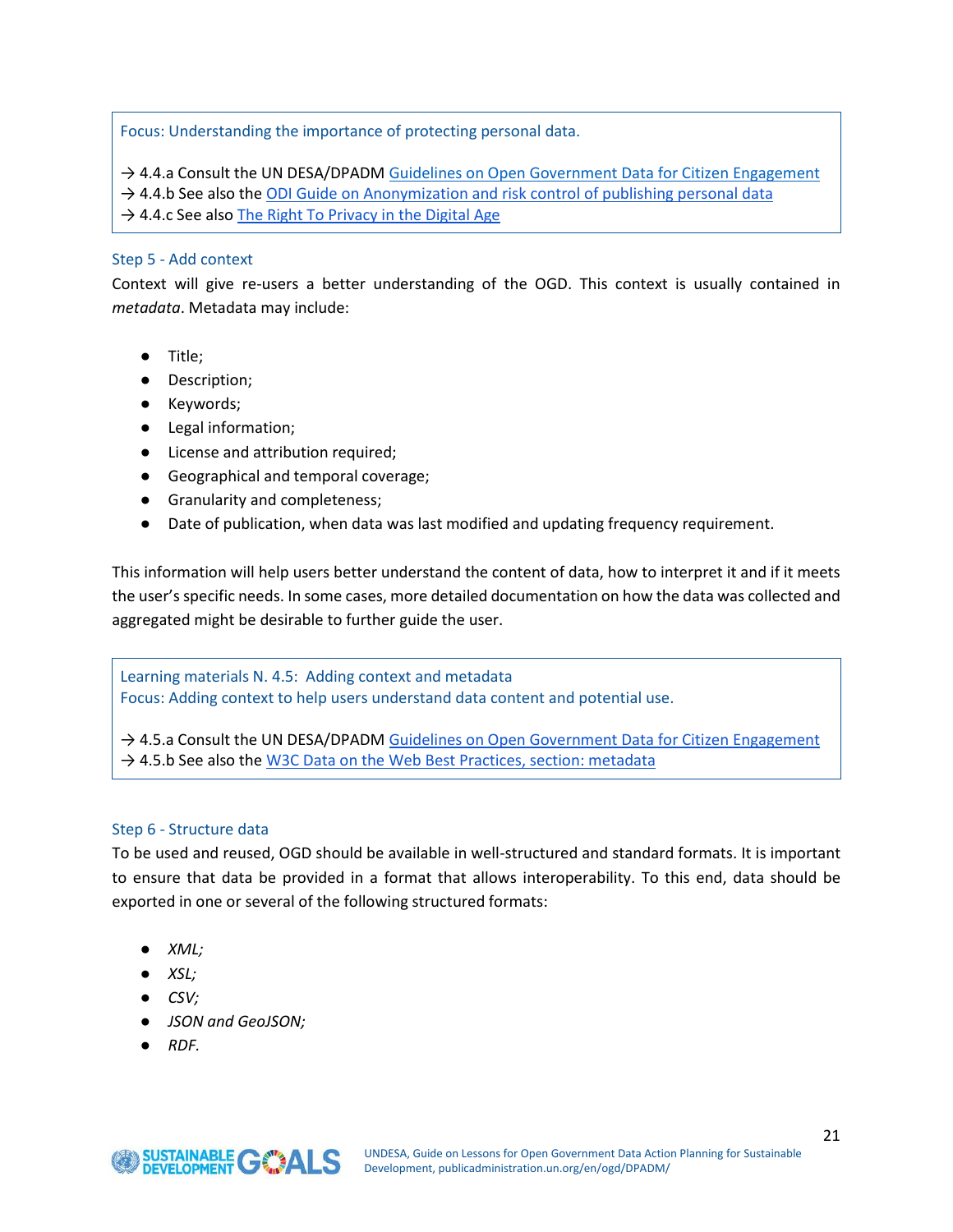This way data can be processed automatically by machines (sometimes referred to as *machine readability*). Unstructured information such as handwritten documents, or formats like Microsoft Word, *PDF*, or scanned images are not considered open data.

Learning materials N. 4.6: Structured data and data formats Focus: Choosing structured data formats to ensure machine readability.

→ 4.6.a Consult the UN DESA/DPADM [Guidelines on Open Government Data for Citizen Engagement](https://drive.google.com/open?id=1o2CgFvx5Z5Y9dn8uiH-isHJYKgXgNo_M)  $\rightarrow$  4.6.b See also the [W3C Data on the Web Best Practices, section: data formats](http://bit.ly/2uPzPAo)

#### <span id="page-22-0"></span>Step 7 - Select an open license

Explicit licensing is mandatory when publishing OGD so it can be reused by anyone for any purpose, including commercial reuse, without any restrictions. It is recommended to use a well-established license for Open Data to maximize *interoperability*. Examples include:

- Public Domain Dedication;
- Creative Commons Zero;
- Creative Commons Attribution 4.0;
- Creative Commons Attribution-Sharealike 4.0.

It is accepted practice to ask for attribution, but it is advisable to keep this as minimal as possible, e.g. name of the agency and a link to the license text.

Learning materials N. 4.7: Open licensing Focus: Making data legally open by choosing an open license.

→ 4.7.a Consult the UN DESA/DPADM [Guidelines on Open Government Data for Citizen Engagement](https://drive.google.com/open?id=1o2CgFvx5Z5Y9dn8uiH-isHJYKgXgNo_M)  $\rightarrow$  4.7.b See also the [ODI Publisher's Guide to Open Data Licensing](https://theodi.org/guides/publishers-guide-open-data-licensing) and the Open Definition<sup>21</sup> and a list of open licenses $^{22}$  suitable for the publication of OGD.

#### <span id="page-22-1"></span>Step 8 - Publish data online

OGD is truly open when it is easily retrievable and accessible. To start with, it is fine making data available for download on a simple website or on a *FTP server*. However, this does not automatically mean that the data can be easily found. Improving access to data requires to:

● Make it available online or set up a portal;

<sup>&</sup>lt;sup>21</sup> Open Knowledge International, 2008. Open Definition, opendefinition.org/od/2.1/en

<sup>&</sup>lt;sup>22</sup> Open Knowledge International, 2008. List of Conformant Licenses, opendefinition.org/licenses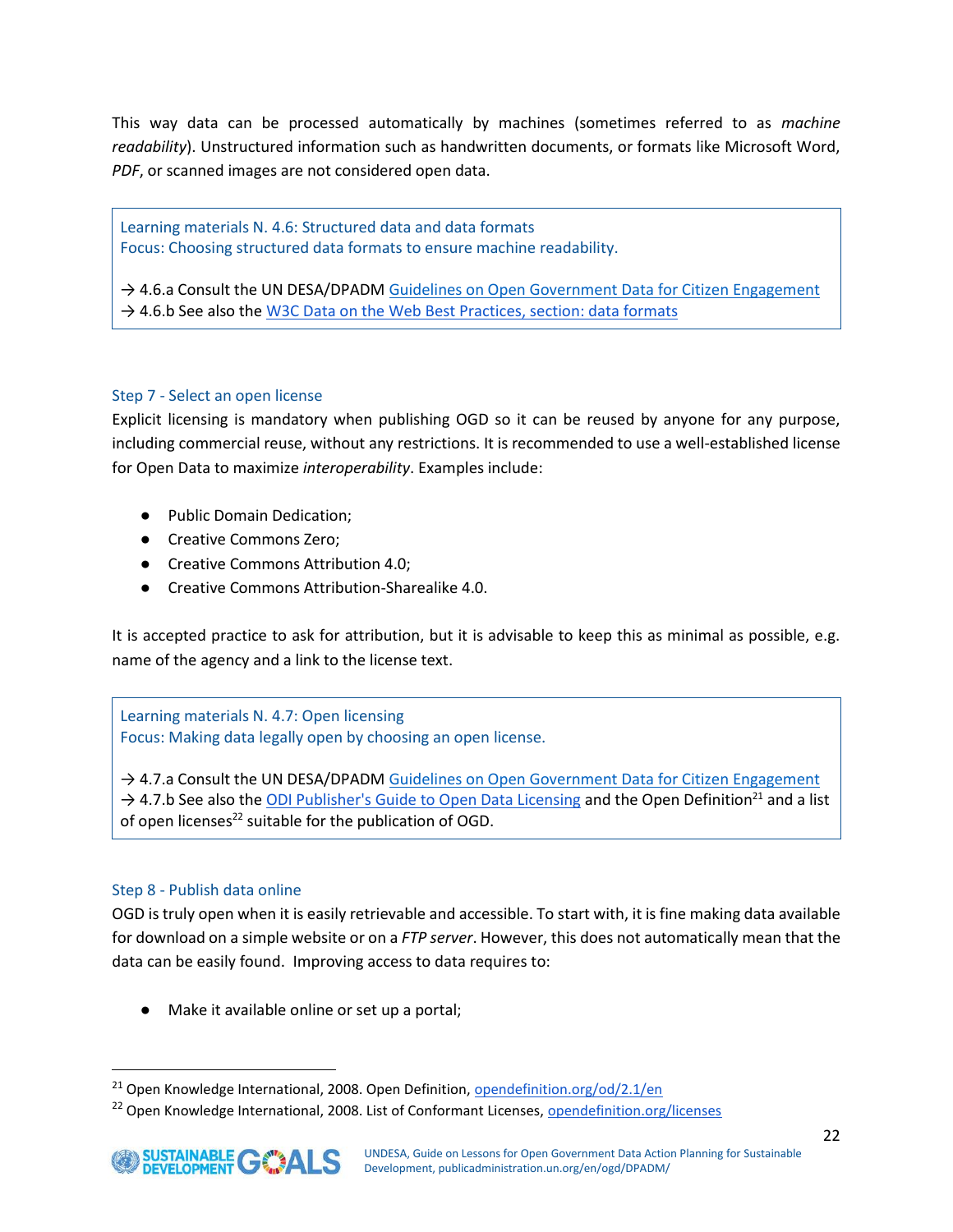● Have access to it for free and anonymously (e.g. through a non-mandatory sign-up to a website/portal).

To increase the accessibility of a public agency's data, it is recommended to publish such data into a Open Data portal. This portal will allow gathering data in one single place and easily generating visualizations and *Application Programming Interfaces (APIs)*. End-users will also be able to readily browse through datasets and use an advanced search for specific data.

Learning materials N. 4.8: Publishing data online Focus: Smart ways to publish data on the web.

 $\rightarrow$  4.8.a Consult the UN DESA/DPADM [Guidelines on Open Government Data for Citizen Engagement](https://drive.google.com/open?id=1o2CgFvx5Z5Y9dn8uiH-isHJYKgXgNo_M)  $\rightarrow$  4.8.b See also the [Open Data Handbook, section: making data available](http://bit.ly/2wQk2CL)

#### <span id="page-23-0"></span>Step 9 - Ensure data accessibility and availability

Using consistently *Uniform Resource Identifier (URI)* for any published dataset ensures that the data can be accessed under the same *Uniform Resource Locator (URL)* on the Internet over time. It is also advisable to make datasets available for bulk download (for example as an export of an entire database). A way to strengthen data availability is through generating *APIs*. In this regard, it is import to:

- Use persistent URIs as identifiers for datasets downloads;
- Make data available as *bulk download;*
- Make data available via well documented APIs.

APIs allow re-users to build applications around data. Thanks to APIs, every time the originating agency updates its dataset, it will synchronize up with applications from third parties. APIs are particularly useful for making real-time data accessible. Although APIs ease OGD reuse, they should not replace bulk download.

Learning materials N. 4.9: Data accessibility and availability Focus: Ensuring data accessibility and availability.

→ 4.9.a Consult the UN DESA/DPADM [Guidelines on Open Government Data for Citizen Engagement](https://drive.google.com/open?id=1o2CgFvx5Z5Y9dn8uiH-isHJYKgXgNo_M)  $\rightarrow$  4.9.b See also the [W3C Data on the Web Best Practices, section: data access](http://bit.ly/2fL3AzF)

#### <span id="page-23-1"></span>Step 10 - Raise users' awareness about agency's data and listen to their feedback

Once the data is made available online, the data holding agency needs to make sure that the public is informed about it. This allows for OGD to get the attention it deserves and to be used. This requires to:

● Tell "the world" about published data;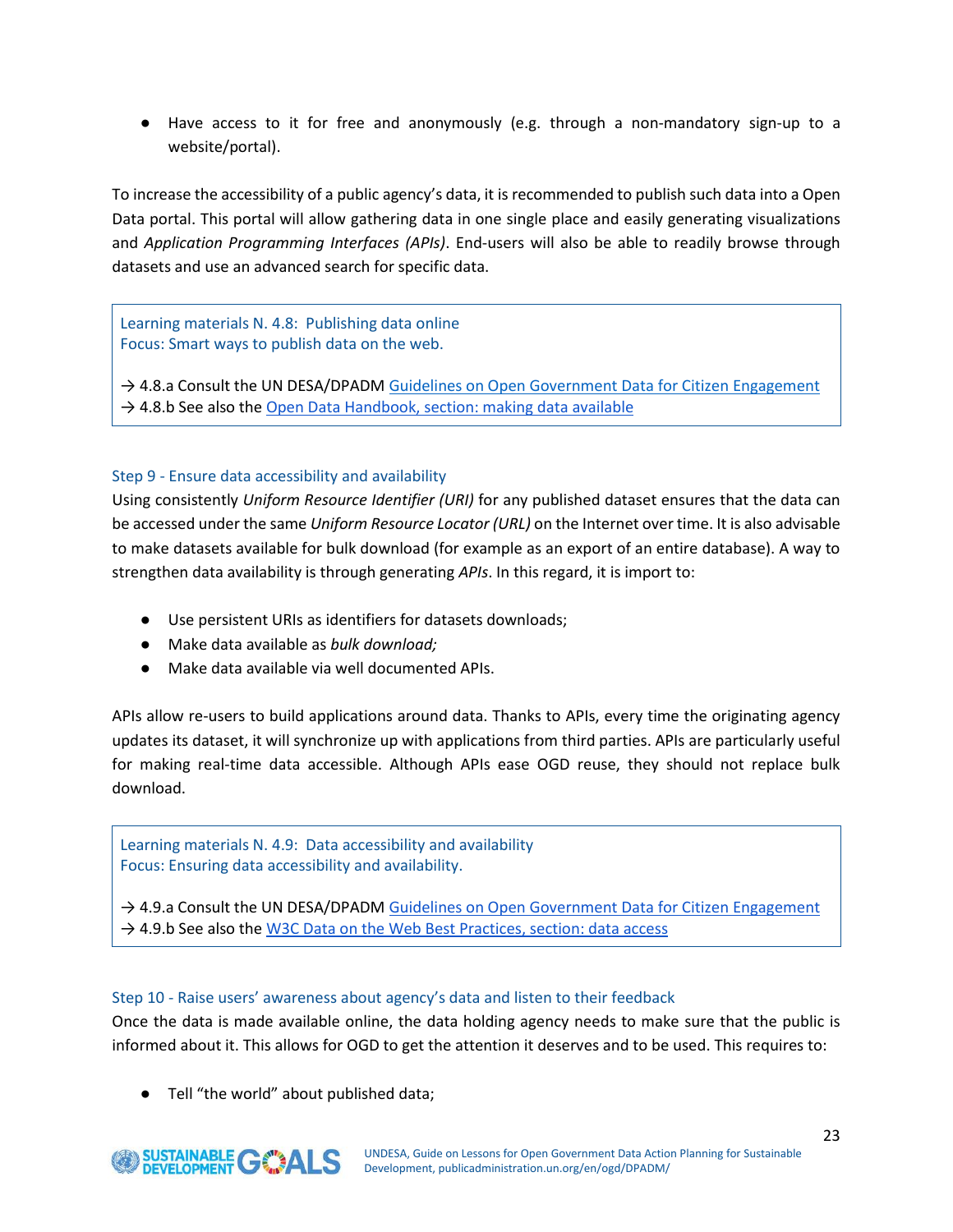● Ask feedback for future improvements.

It is important that the agency receives feedback from data users and uses this information for continuously improving data. Recommended modalities for engaging with potential reusers include social media or follow-up roundtables.

Learning materials N. 4.10: Socializing data and creating feedback channels Focus: Promoting data and creating feedback channels

→ 4.10.a Consult the UN DESA/DPADM Guidelines on [Open Government Data for Citizen Engagement](https://drive.google.com/open?id=1o2CgFvx5Z5Y9dn8uiH-isHJYKgXgNo_M) → 4.10.b See also [Open Data Handbook, section: tell the world](http://tinyurl.com/y72eksmz) and [ODI guide Engaging with reusers](https://theodi.org/guides/engaging-reusers)

#### <span id="page-24-0"></span>Step 11 - Foster data reuse

It is important to remember that data is published so it can be reused to create value. The agency needs to engage with potential reusers and intermediaries to help them making data useful for others, including vulnerable segments of the population, who may not otherwise benefit from this information. To this end, it is recommended investing time and resources in dedicated programmes that foster reuse uptake. This may include:

- Promote the reuse of data via *hackathons,* workshops or conferences;
- Engage with new intermediaries including those from the private sector and civil society, to expand data outreach and enhance its usefulness;
- Foster reuse by dedicated programmes like mini-grants and fellowship programmes, or business incubators, accelerators.

It is advisable going beyond hackathons and partnering with other stakeholders to set up dedicated programmes. These, in turn, support entrepreneurs and startups to engage with agency's data to develop new services and applications. Every successful business that has been built on data published by an agency is a success for the agency as well.

#### Learning materials N. 4.11: Fostering reuse Focus: Promoting and supporting the reuse of data

→ 4.11.a Consult the UN DESA/DPADM [Guidelines on Open Government Data for Citizen Engagement](https://drive.google.com/open?id=1o2CgFvx5Z5Y9dn8uiH-isHJYKgXgNo_M)  $\rightarrow$  4.11.b See also the [Mckinsey report: How government can promote open data](http://www.mckinsey.com/industries/public-sector/our-insights/how-government-can-promote-open-data)

#### <span id="page-24-1"></span>Step 12 - Improve data skills

Data can be useful not only to the public, but also (and mainly) to the agency which publishes it as well as other government agencies. Publishing data following open data principles makes it easier to access and

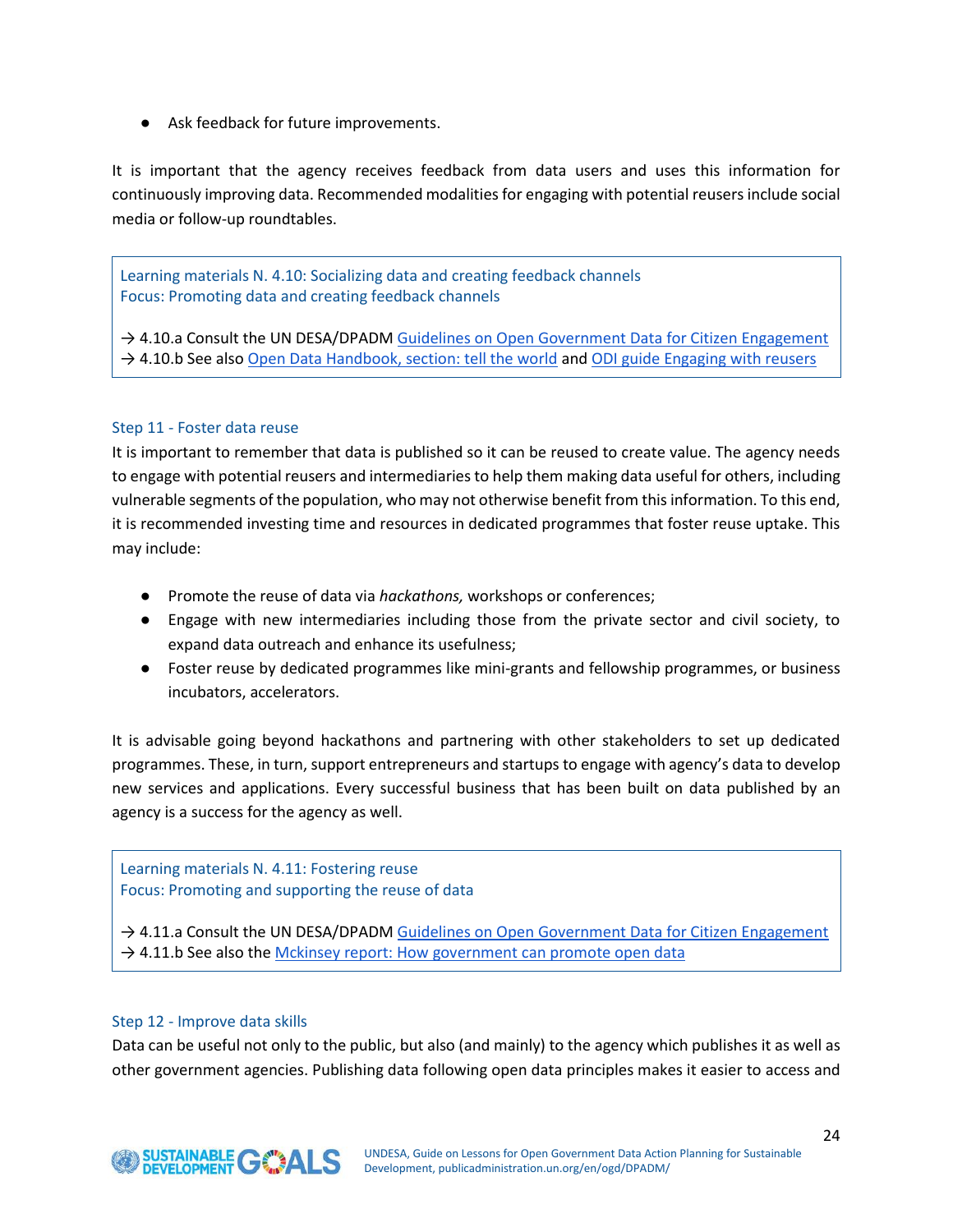reuse it. However, government officials need adequate technical and data analytical skills to effectively use OGD. To this end, a government agency needs to:

- Introduce capacity development programmes to leverage its officials' technical and data analytical skills;
- Help other government agencies to understand and use its data.

Because capacities on *data literacy*, *data management* and *data analysis* need to be enhanced within many different types of organizations both inside and outside government, it is highly recommended to explore potential collaborations among OGD national stakeholders around capacity development.

Learning materials N. 4.12: Improving data skills Focus: Data management and analytical skills.

 $\rightarrow$  4.12.a Consult the UN DESA/DPADM [Guidelines on Open Government Data for Citizen Engagement](https://drive.google.com/open?id=1o2CgFvx5Z5Y9dn8uiH-isHJYKgXgNo_M) → 4.12.b See also data training by the [School of Data,](https://schoolofdata.org/) and the [ODI training courses](https://theodi.org/courses)

#### <span id="page-25-0"></span>Step 13 - Keep data fresh and preserved over time

Outdated datasets often become useless. So, it is critical to update data whenever possible and publish it under a dedicated new version that it is clearly different from the previous ones<sup>23</sup>. This does not mean "unpublish"/remove access to older versions. In some cases, it is essential that historical data remains available for comparison. So, it is highly recommended to ensure long term preservation and availability of data over time. In sum, it is important to:

- Keep data fresh;
- Use *version control* for updating data;
- Ensure long term preservation and availability over time.

OGD is a long-term contribution to the community it serves. This requires long term commitment, it takes time, human and financial resources and energy but it won't be long before the agency can benefit from its OGD and leverage it to enhance its responsiveness to the public it serves.

Learning materials N. 4.13: Updating, versioning and long-term preservation of data Focus: Data freshness and preservation.

→ 4.13.a Consult the UN DESA/DPADM [Guidelines on Open Government Data for Citizen Engagement](https://drive.google.com/open?id=1o2CgFvx5Z5Y9dn8uiH-isHJYKgXgNo_M) → 4.13.b See also the W3C Data on the Web Best Practices, sections: [data versioning](http://bit.ly/2x4JRyf) and data [preservation](http://bit.ly/2wfI5gH)

<sup>&</sup>lt;sup>23</sup> New versions do not replace historical older versions. Instead all versions are archived and the changes between them are stored in a track record file. This allows having complete transparency regarding changes made to previous versions.

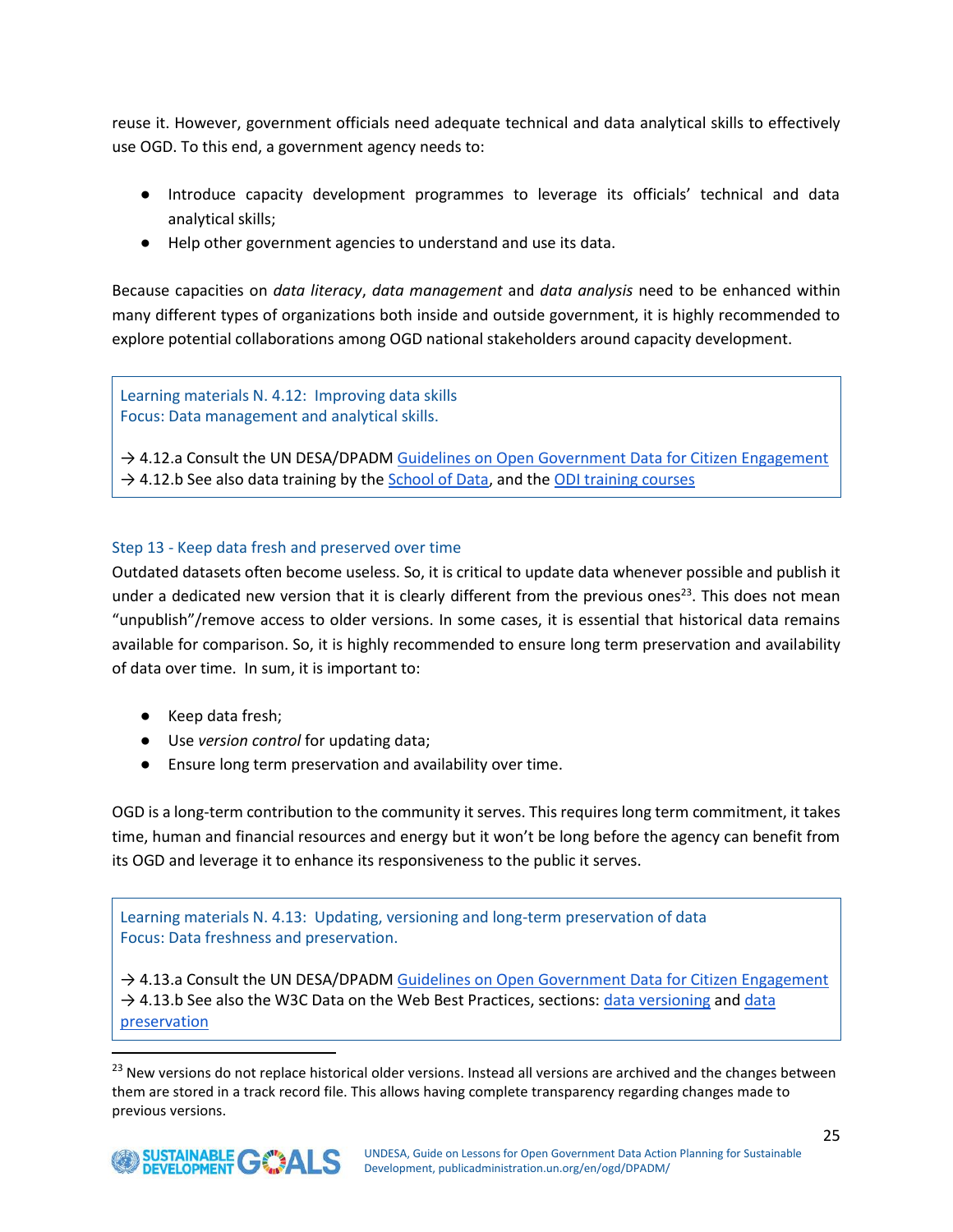#### Repeat the Sequence

Once an agency has successfully gone through the essential steps of identifying, prioritizing and publishing some datasets in open formats, OGD can be promoted and reused. The agency should analyze feedback from users to make adjustments and improvements. Agencies can also receive feedback from the potential reusers about existing demand for other datasets. This provides input for the next round of datasets to be identified, prioritized and published as OGD.

Learning materials N. 4.14: Data prioritization, preparation and publication Focus: Preparing for data publication. → 4.14.a Presentation: [Data prioritization, preparation and](https://drive.google.com/open?id=1twDyidJ522XXHelaomkMUiyLJNXDbvBu) publication  $\rightarrow$  4.14.b Trainer guidance: [Data prioritization, preparation and](https://drive.google.com/open?id=1HHy2Q0H-p7IxDF3WRY74N05DOtYhUsSj) publication Learning materials N. 4.15: Privacy and anonymization and data publication Focus: Anonymizing data for publication. → 4.15.a Presentation: [Privacy and anonymization](https://drive.google.com/open?id=1D2wK6vSENIGDQ7-oN25IFrsiY79pli7R) → 4.15.b Trainer guidance: *[Privacy and anonymization](https://drive.google.com/open?id=1oIR6iQ09WxtAQRcWtvFK-agFXbT0rggn)* Learning materials N. 4.16: Data publication Focus: Publishing OGD on the web.  $\rightarrow$  4.16.a Presentation: [Data publication](https://drive.google.com/open?id=1krQgbJHjsrQN1fIiEKaF_0uY3D8ox48T)

→ 4.16.b Trainer guidance: [Data publication](https://drive.google.com/open?id=1tf4_NFTC9pALx0m2jMa-_CaRr6fXLxE3)

# <span id="page-26-0"></span>Section 5: Promote and reuse data for sustainable development

As mentioned earlier in this Guide, opening data is not a goal in itself; data needs to be used to create value in society. Different stakeholders engage with data to make it useful as follows:

- Governments: embrace OGD and modern technologies to leverage innovation, data-driven decisions, public service improvement, and new forms of collaboration to address social, economic and environmental complex problems;
- New intermediaries: build capacity to educate and empower a new generation of intermediaries (e.g. the media, NGOs and CSOs), to help turning data into meaningful and useful information for people, including the poor and most vulnerable;
- Advocacy organizations: support civil society organizations and think tanks to make effective use of data for evidence-based advocacy;
- Civic technologists: use OGD and technology to help build tools for inclusive and sustainable societies;
- Start-ups and innovators: support the commercial uptake of ODG reuse via dedicated incubation programmes to foster innovation, economic growth and job creation.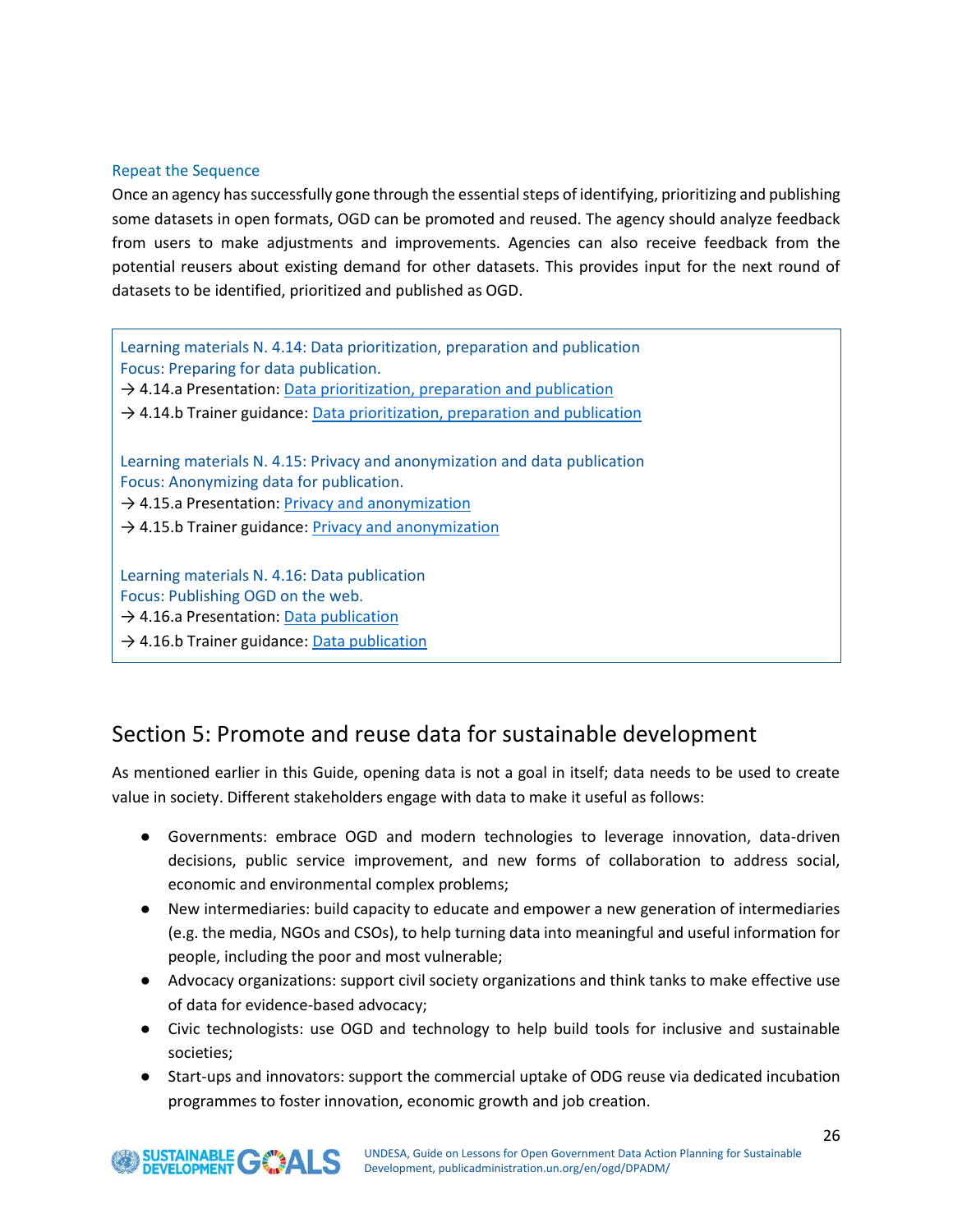Various measures that need to be taken for sustaining the OGD ecosystem include: a) communication and outreach; b) promoting specific usages of OGD; c) sustaining reuse community engagement and building models of partnerships; d) using social networking services for greater outreach; and e) communication and feedback loops with stakeholders.

OGD platforms can provide information to social innovators and entrepreneurs in order to help them generate innovative ideas that help fighting poverty and empowering the poorest. Some examples include:

- Promoting better education of farmers and consumers about agriculture and nutrition while raising awareness of vulnerable groups' needs;
- Assisting people to more rapidly access health care facilities and/or addressing health epidemics in a more effective way;
- Improve policies and management of educational institutions for enhanced education through availability of data about schools' performance;
- Helping to address the needs of women in underprivileged areas through e.g. better access to and quality of key services based on OGD;
- Better access to information about water facilities and quality of water, and dissemination of data about water-borne diseases in specific locations;
- Better monitoring and management of energy, improved investments in renewable energy infrastructure and educating people about the importance of conserving energy.

# <span id="page-27-0"></span>Design OGD pilot projects

The implementation of pilot projects may be required around the use of OGD for creating value within society. The aim of these projects is to respond to latent demand and enable more responsive public services. When valuable and required data is available, national stakeholders have the means to create solutions (e.g. applications that use this data to provide a public service). However, the mere fact of making data available does not ensure that it will be immediately used by stakeholders. Designing and implementing a pilot project may be useful to identify "tools and resources available to help start-ups research ideas, experiment with options, or test prototypes<sup>24"</sup>.

OGD pilot projects should be discussed with stakeholders and evaluated against the following criteria:

- Availability of data;
- Ease of release as open data;
- Ease of implementation;
- Relevance to solving specific problems;
- Relevance to the country's national development strategy and the SDGs;

<sup>24</sup> Don Lenihan, Canada 2020, http://canada2020.ca/wp-content/uploads/2017/06/Open-Dialogue-June-13-2.pdf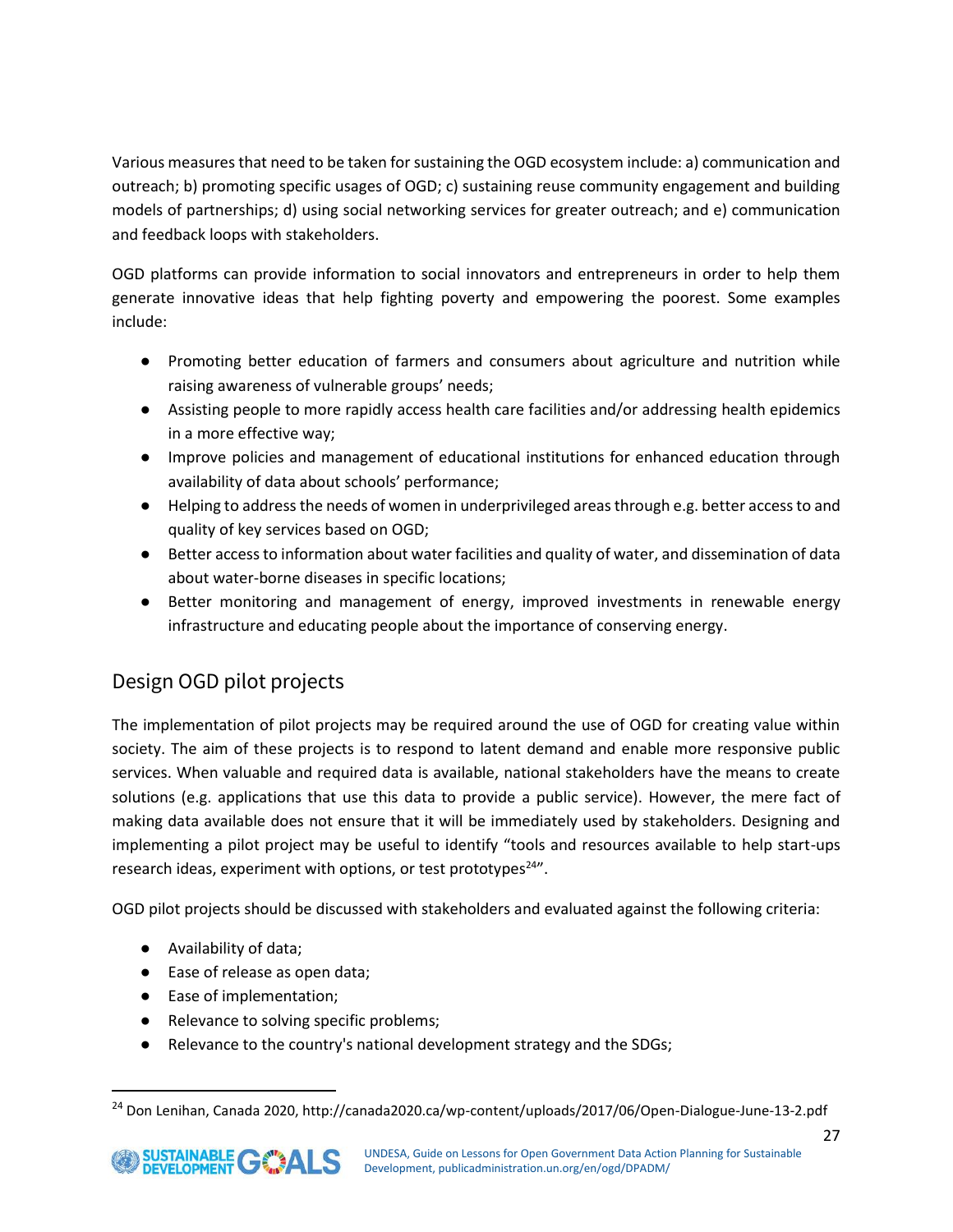● Availability of government champions.

Ideally pilot projects should be aligned with one of the main objectives of OGD (please refer to Section 1 of this Guide).

Deliberative techniques such as design thinking, roundtables/workshops, and online surveys are recommended for the design of the pilot projects. These techniques help gathering information on stakeholders needs and involving them into the process right from the onset. It is further recommended to use agile project planning methods to create a clear understanding of the problem the project aims to solve. This process includes understanding challenges, beneficiaries, stakeholders and their interests, analyzing how data can be used, setting S.M.A.R.T. goals with performance indicators, and defining the iterative approach and success metrics to be adopted in collaboration with stakeholders.

For the actual implementation of pilot projects, the iterative approach needs to have usability testing and various stakeholder feedback loops. For the technical development, it is recommended to use collaborative platforms like versioning control systems and issue trackers for managing tasks.

#### Step-by-step approach for designing OGD pilot projects

- 1. Identify a potential societal problem that could be solved through the use of data;
- 2. Initiate a multi-stakeholder round table (including all individuals affected by the problem or who may have a solution for it e.g. CSOs and those who have the data that is needed as part of the problem solving). The round table has two outputs:
	- a clear problem statement (describing the problem and the approach to solve it), and
	- a detailed list of what data and in what quality/granularity/format is needed
- 3. Initiate a parallel process, by sending expert teams to:
	- provide technical assistance and training to data producing agencies to open identified datasets;
	- provide capacity building for the reuser group aligned with the problem statement;
	- arrange events (data expeditions, hackathon, workshops, etc.) to produce data-based products (analytical reports, applications, etc.) to solve the problem identified.
- 4. Evaluate and disseminate the results to stakeholders and the general public.

#### Step-by-step approach for designing OGD collaboration projects at the agency level

- 1. Identify and list problems that the agency intends to solve/could be solved with the help of data (e.g. lack of use of key information, data analytics, lack of participation, weak service delivery, difficulties to communicate, etc.);
- 2. Identify and list stakeholders with whom the agency could interact and link them with the specific problems previously identified. The actors could be government agencies, civil society organizations, private companies, academia, international organizations, among other stakeholders;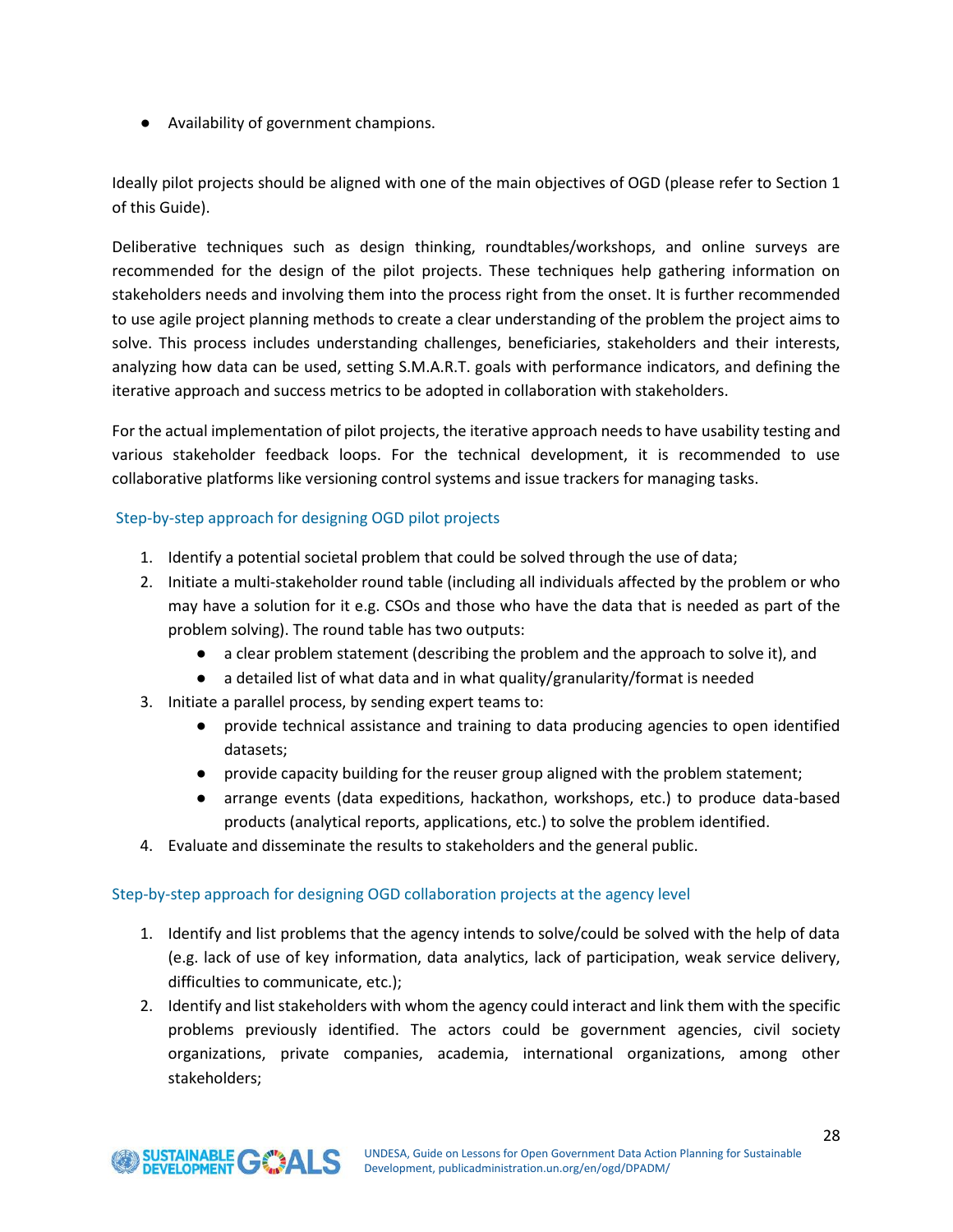- 3. Conduct a multi-stakeholder round table, discuss the problems and broadly describe how stakeholders could be engaged using data. Problems that connect many stakeholders represent an opportunity for publishing data and fostering collaboration; and actors that are connected with many problems represent an opportunity for a deeper collaboration;
- 4. Select the problem or problems with greater opportunity of action and results, and initiate a collaboration project with the corresponding stakeholder or stakeholders. The project should follow an agile project methodology and closely work with the concerned individuals.

Learning materials N. 5.1: Promote and reuse data for sustainable development Focus: Promotion and reuse of data

 $\rightarrow$  5.1.a Presentation: [Promote data reuse for sustainable development](https://drive.google.com/open?id=1YCoWPZ_LhW7xW7tMaTMDboMS-uIuLYcO)

- $\rightarrow$  5.1.b Trainer guidance: [Promote data reuse for sustainable development](https://drive.google.com/open?id=1zjFd8iCyfSM8bhjvURAzKCtxpdZs9ens)
- → 5.1.c Consult the UN DESA/DPADM [Guidelines on Open Government Data for Citizen Engagement](https://drive.google.com/open?id=1o2CgFvx5Z5Y9dn8uiH-isHJYKgXgNo_M)
- → 5.1.d Additional information: [UN E-Government Survey 2016](https://publicadministration.un.org/en/Research/UN-e-Government-Surveys)

Learning materials N 5.2: Pilot project design

Focus: Design of OGD pilot projects

→ 5.2.a Presentation: [OGD Pilot project design](https://drive.google.com/open?id=1wHGwi7G4T9zdp64CmOtdiAh8bGRXdGMR)

 $\rightarrow$  5.2.b Trainer guidance: [OGD Pilot project design](https://drive.google.com/open?id=1YndsxP5qmwz2Zu1BBUoOC_Z8VvkkOofx)

 $\rightarrow$  5.2.[c OGD pilot project planning template](https://drive.google.com/open?id=1Qjk9qOpXV1ngUHieSUtixRBE_HMWdwvX)

 $\rightarrow$  5.2.[d Prioritization template](https://drive.google.com/open?id=1puT0HidRV3ONI3o5Z06xHpHmYt1W6NVJ) – group work methodology

# <span id="page-29-0"></span>Section 6: Monitor and evaluate

The task of conducting monitoring and evaluation is important for sustainable OGD action plans because it allows stakeholders to:

- Understand the initiative's progress;
- Learn from experience and generate new capacities;
- Identify opportunities for improvement;
- Enhance accountability of the implementation and use of resources;
- Review and test assumptions that were identified at the beginning;
- **•** Improve processes and policies;
- Better understand the relations between OGD publication and reuse;
- Ensure institutional memory; and
- Generate evidence to obtain support at the different levels to continue with implementation.

For this reason, different sets of indicators need to be defined for the OGD action plan. Each goal and commitment requires its own set of qualitative and quantitative indicators to ensure that implementation of the plan is moving in the right direction. Defined indicators also need to respond to the different stages of the implementation plan. This allows taking corrective actions as needed.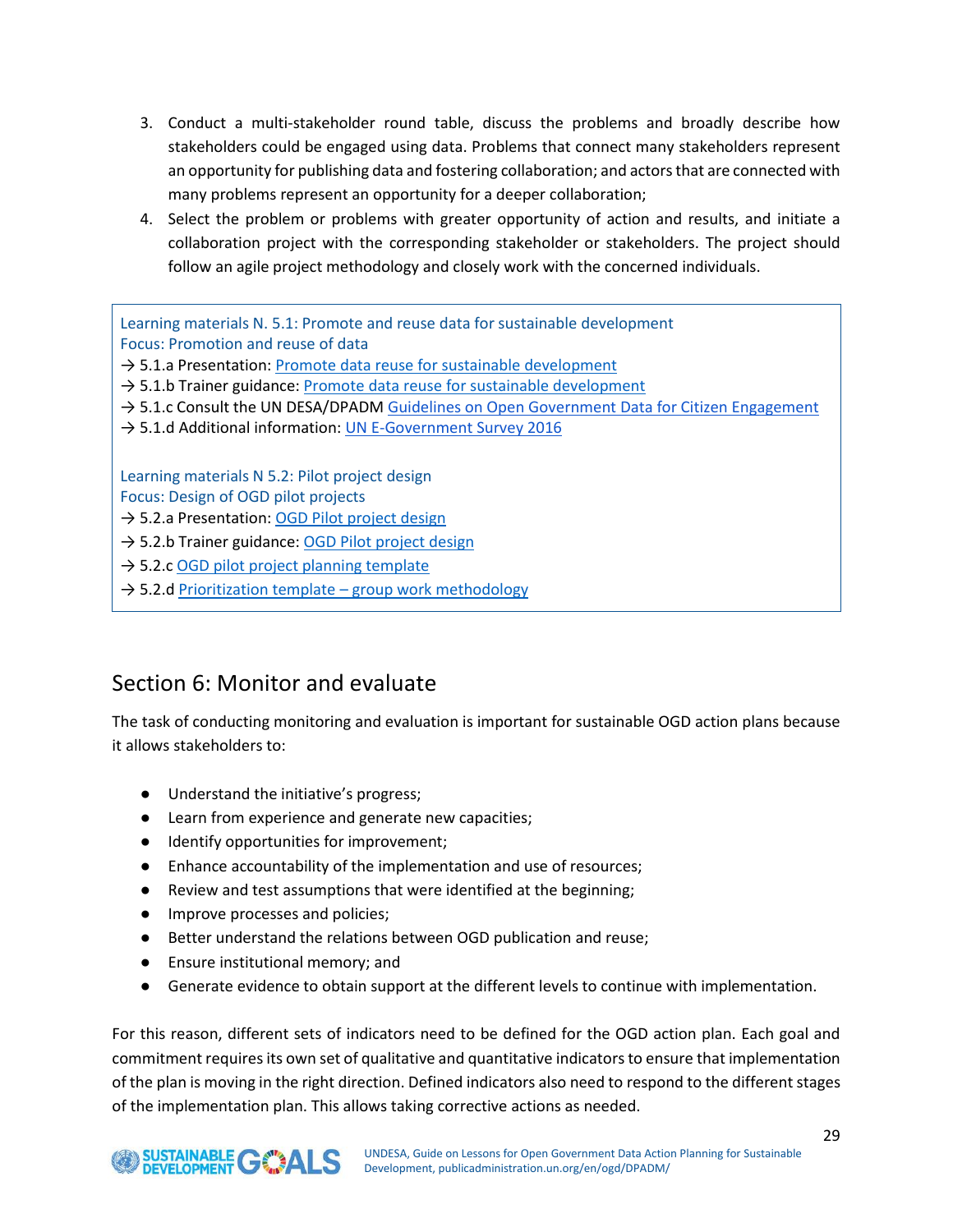It is recommended that the set of monitoring and evaluation indicators of the OGD action plan (as it is done for identifying goals and commitments) be collectively defined and agreed upon with stakeholders. This will enable higher support for the implementation, evaluation and response actions. In the same manner, OGD stakeholders will also need to participate in the evaluation process and accept to bear responsibility for correcting what has been collectively agreed as necessary.

Even when there is high participation from the national OGD ecosystem stakeholders, feedback that may come from other parties (i.e. actors that are external to the OGD development process) should not be limited. This feedback can play an important part when conducting a monitoring and evaluation exercise. Thus, giving and receiving constructive feedback should be encouraged and embraced.

## <span id="page-30-0"></span>Define a set of monitoring and evaluation indicators

When selecting the different indicators that will measure the implementation of the OGD action plan, it is important to consider that there are indicators for different purposes. Some of them aim to measure inputs; others measure activities, and so on. Combining indicators from all the following categories helps conducting a comprehensive evaluation at all stages:

| Type of<br><b>Indicator</b>                                 | <b>Inputs</b>                                                  | <b>Activities</b>                                                   | <b>Outputs</b>                                                                                                                            | <b>Outcomes</b>                                                                                                                             | <b>Impacts</b>                                                                                                                            |
|-------------------------------------------------------------|----------------------------------------------------------------|---------------------------------------------------------------------|-------------------------------------------------------------------------------------------------------------------------------------------|---------------------------------------------------------------------------------------------------------------------------------------------|-------------------------------------------------------------------------------------------------------------------------------------------|
| <b>Indicator that</b><br>answers the<br>question:           | What resources<br>are required?                                | What activities<br>are required?                                    | What does the<br>project<br>produce?                                                                                                      | What are the<br>short-medium<br>term benefits?                                                                                              | How does the<br>project<br>contribute to<br>strategic goals?                                                                              |
| <b>Explanation -</b><br><b>Indicator that</b><br>allows to: | Check that the<br>assigned<br>resources are<br>used as defined | Check that the<br>planned<br>activities are<br>being<br>implemented | Check that<br>inputs and<br>activities are<br>generating the<br>expected<br>outputs. If not,<br>there is a need<br>to make<br>adjustments | Assess whether<br>the outputs<br>allow reaching<br>the expected<br>outcomes. If<br>not, there is a<br>need to make<br>adjustments           | Assess whether<br>the outcomes<br>contribute to<br>achieving the<br>strategic goals.<br>If not, there is a<br>need to make<br>adjustments |
| <b>Example of</b><br>indicators                             | Estimate of<br>financial and<br>other resources                | Organization of<br>a capacity<br>development<br>workshop on<br>OGD  | Number of<br>government<br>officials trained<br>Proportion of<br>positive ratings<br>on the training                                      | Number and<br>quality of<br>datasets<br>released<br>through<br>consultations<br>between<br>government and<br>civil society<br>organizations | Government<br>officials'<br>increased<br>knowledge on<br>OGD-related<br>topics                                                            |

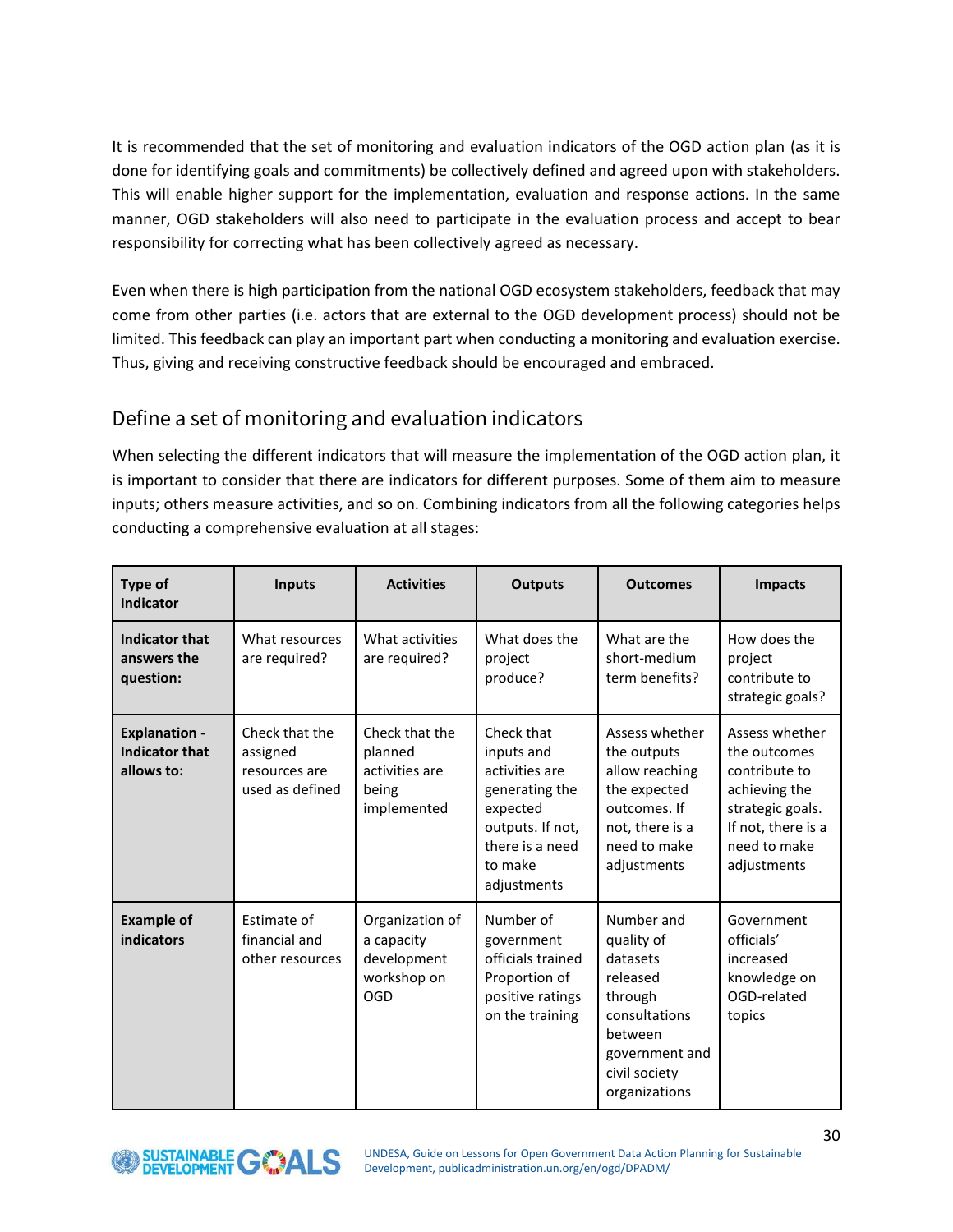Learning material N. 6.1: Monitor and evaluate Focus: Understanding how to define indicators to monitor and evaluate OGD progress.

- → 6.1.a Presentation: [Monitor and evaluate](https://drive.google.com/open?id=1A8lJ88uV2OV0uVfnna97TbLuQpCwHnLY)
- → 6.1.b Trainer guidance: [Monitor and evaluate](https://drive.google.com/open?id=1rdaepZRxaKwfifvZDttfN2v4vzmcyDwu)
- → 6.1.c Consult the UN DESA/DPADM [Guidelines on Open Government Data for Citizen Engagement](https://drive.google.com/open?id=1o2CgFvx5Z5Y9dn8uiH-isHJYKgXgNo_M)
- $\rightarrow$  6.1.d Additional information:

<https://theodi.org/method-report-assessment-tools-for-open-data-initiatives>

## <span id="page-31-0"></span>Further information

Further information and support regarding OGD matters may be obtained by contacting the Division for Public Administration and Development Management of the United Nations Department of Economic and Social Affairs at: dpadm@un.org

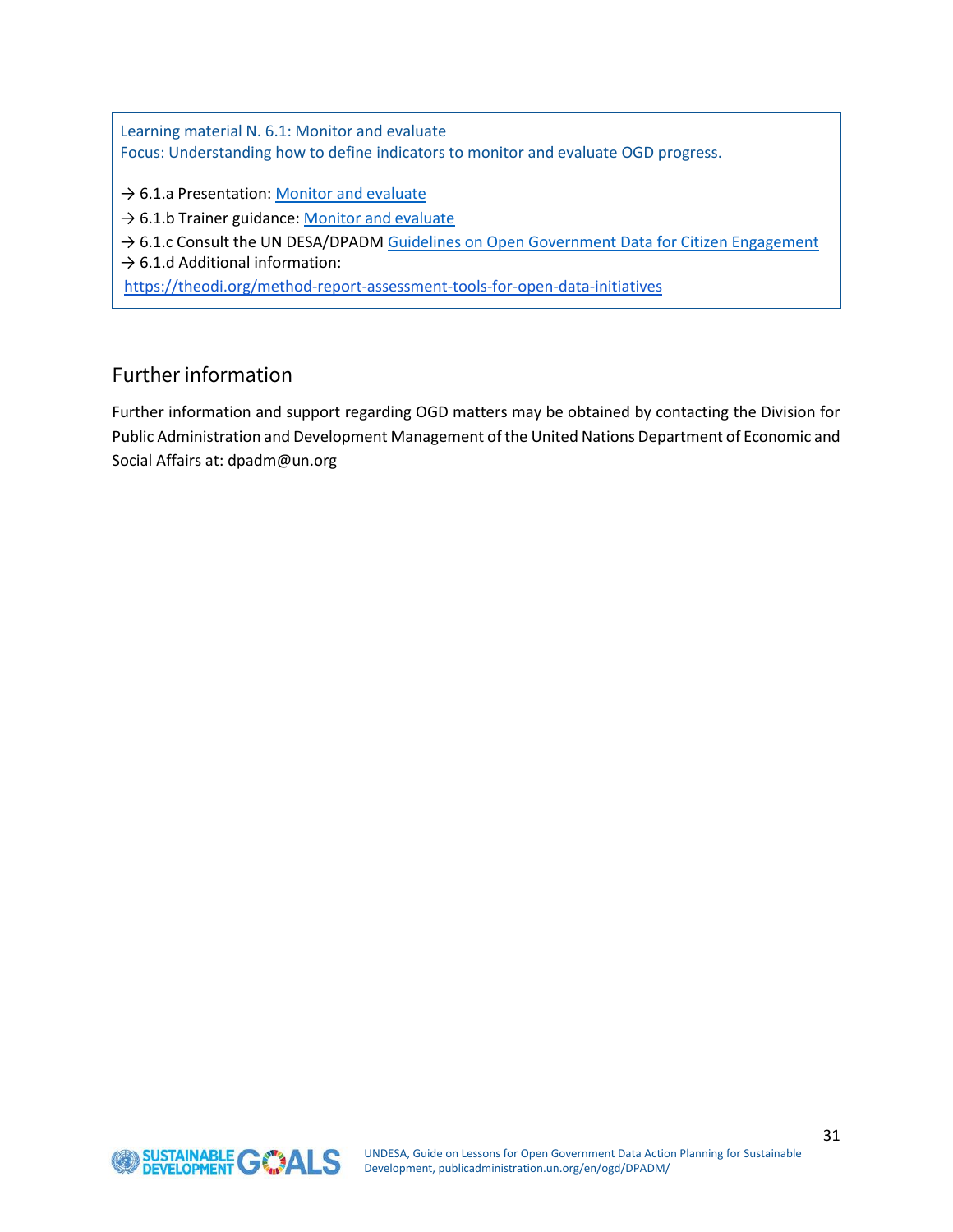## <span id="page-32-0"></span>Glossary

*Application Programming Interface (API)* - is a set of routines, protocols, and tools for building software applications. An API specifies how software components should interact.

*Bulk download* - enables a download of an entire database/dataset and also provides the option, for example to select specific countries and other data fields.

*Comma separated files (CSV)* - allows data to be saved in a table structured format. Such files can be useful as they are typically compact and thus suitable to transfer large sets of data with the same structure. However, the format is not consistent so such data is often useless without documentation. It is therefore important that documentation of the individual fields is accurate for the comma-separated formats. Furthermore, it is essential that the structure of the file is respected, as a single omission of a field may affect the interpretation of remaining data in the file without any opportunity to rectify the error.

*Data analysis* - also known as analysis of data or data analytics, is a process of inspecting, cleansing, transforming, and modelling data with the goal of discovering useful information, suggesting conclusions, and supporting decision-making.

*Data anonymization* - is the process of information sanitization with the intent of privacy protection. It is the process of either encrypting or removing personally identifiable information from data sets, so that data remain anonymous and free of private information.

*Data literacy* - is the human ability to derive meaningful information from data, just as literacy in general is the ability to derive information from the written word. The complexity of data analysis, especially in the context of big data, means that data literacy requires some knowledge of mathematics and statistics.

*Data management* - is the development and execution of data architectures, policies, practices and procedures to manage the information lifecycle needs of an enterprise in an effective manner.

*File Transfer Protocol (FTP)* - is an Internet protocol for transmitting and sharing files between computers. Remote computers can connect anonymously, if allowed, or with a username and password in order to download files from FTP server using a FTP Client software.

*HTML* - refers to HyperText Markup Language. It is a common web data format. This may well be sufficient if the data is very stable and limited in scope. In some cases, it could be preferable to have data in a form easier to download and manipulate, but as it is cheap and easy to refer to a page on a website, it might be a good starting point in the display of data. Typically, it would be most appropriate to use tables in HTML documents to hold data, with various data fields and identifiers (IDs) to make it easy to find and manipulate data.

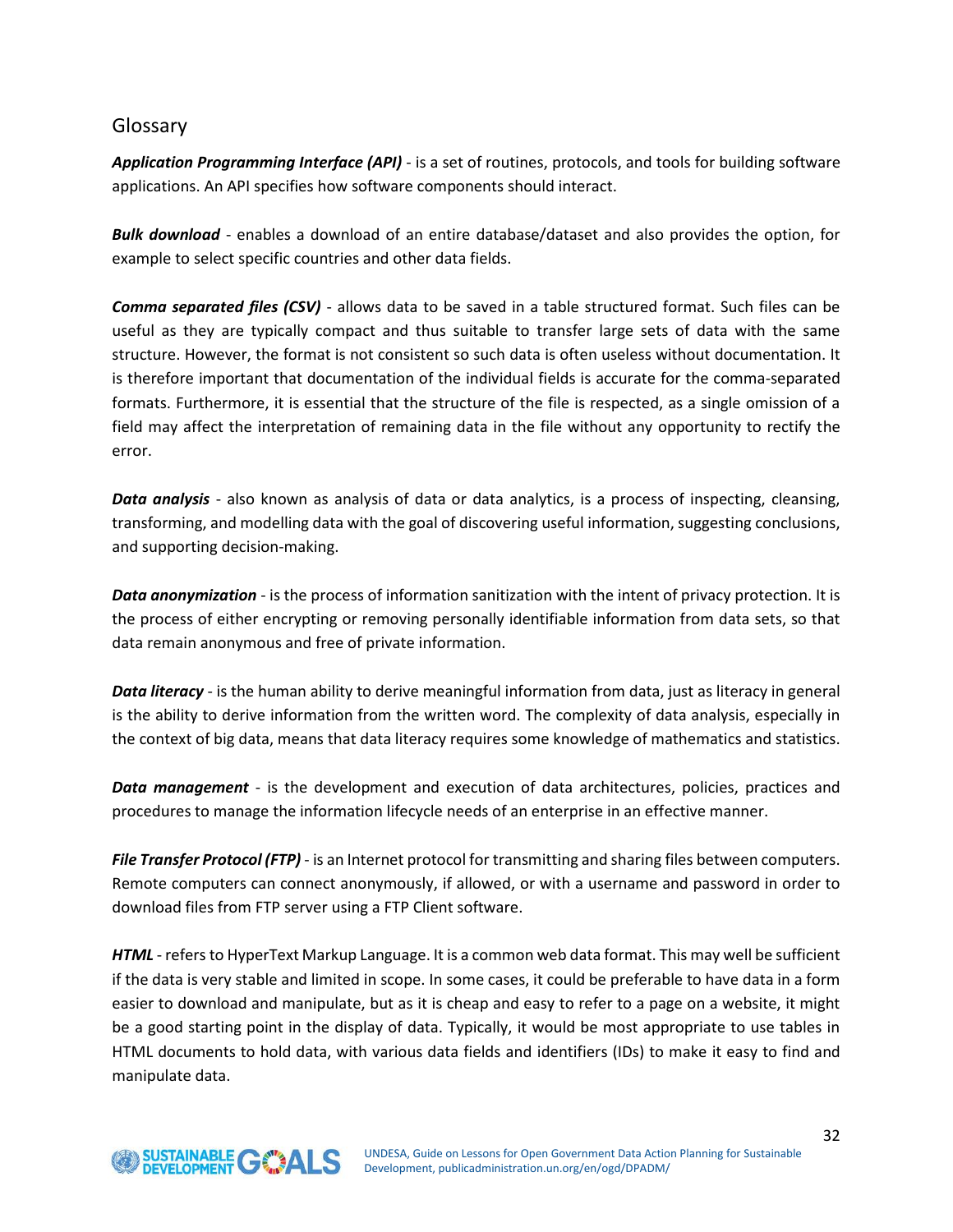*Interoperability* - is the ability of different information technology systems and software applications to communicate and exchange data and information.

*JSON* - refers to JavaScript Object Notation. It is a simple file format that is easy for any programming language to read. Its simplicity means that it is generally easier for computers to process than others, such as XML.

*Machine-readable formats* - machine-readable means making any underlying data accessible for use by a computer-based process and not requiring human interpretation. Word document files are machinereadable in the sense that Word and other compatible programs can interpret the data and present it as text on a screen. Similarly, HTML is a standard format for displaying Web pages in a browser. But these need human interpretation to make sense of them. The key aspect for release of machine-readable formats data is that it can be extracted from any particular format and reused and repurposed by a computer program without human interpretation.

*Metadata* - means "data about data". Metadata is defined as the data providing information about one or more aspects of the data; it is used to summarize basic information about data which can make tracking and working with specific data easier.

*Open and closed file formats* - The formats in which information is published – in other words, the digital base in which the information is stored - can either be 'open' or 'closed'.

- An open format is one where the specifications for the software are available to anyone, free of charge, so that anyone can use these specifications in their own software without any limitations on reuse imposed by intellectual property rights.
- If a file format is 'closed', this may be either because the file format is proprietary and the technical specifications are not publicly available, or because the file format is proprietary and even though the specification has been made public, reuse is limited. If information is released in a closed file format, this can cause significant obstacles to reusing the information encoded in it, forcing those who wish to use the information to buy the necessary software.

*Plain text* - Plain text documents in formats such as .txt are generally machine readable. However, they exclude structural metadata, i.e. developers will need to create a parser that can interpret each data as it appears. There are also issues associated with switching plain text files between operating systems, as MS Windows, Mac OS X and other Unix variants have their own way of indicating the end of the line.

*Privacy* - Privacy can be defined as the presumption that individuals should have an area of autonomous development, interaction and liberty, a "private sphere" with or without interaction with others, free from State intervention and from excessive unsolicited intervention by other uninvited individuals. The right to privacy is also the ability of individuals to determine who holds information about them and how is that information used. (source: UN A/HRC/23/40)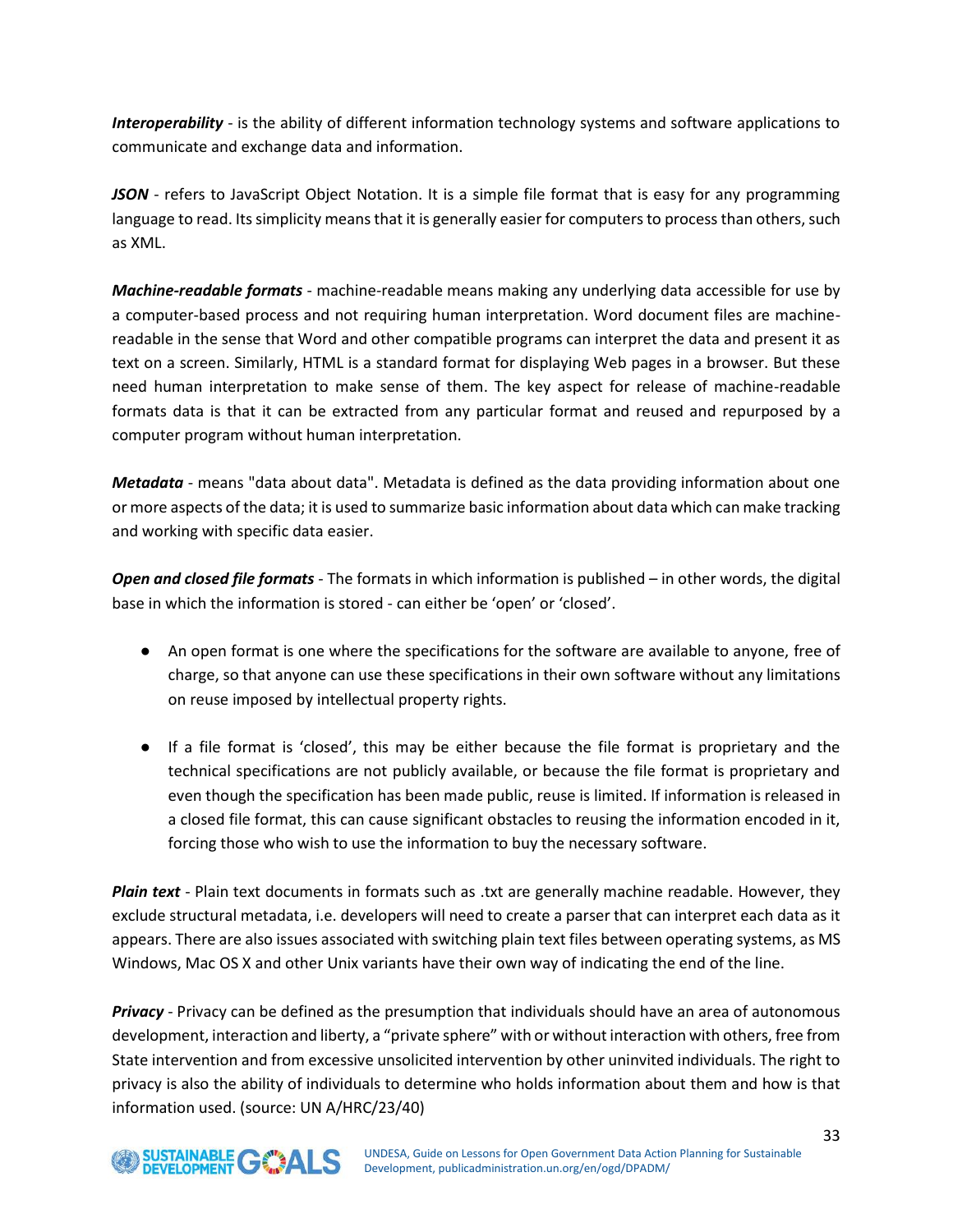*Proprietary formats* - are specific data formats used in some dedicated systems or applications. Information on these proprietary formats can usually be found, for example through a link to the supplier's website. Generally, it is recommended to display data in non-proprietary formats where feasible.

*RDF* - refers to resource description framework (RDF). It is a W3C-recommended format to represent data in a form that makes it easier to combine data from multiple sources. RDF data can be stored in XML and JSON, among other serializations. RDF encourages the use of URLs as identifiers, which provides a convenient way to directly interconnect existing open data initiatives on the Web. RDF is still not widespread but it has been a trend among Open Government initiatives, including the British and Spanish Government Linked Open Data projects. The inventor of the Web, Tim Berners-Lee, has recently proposed a five-star scheme that includes linked RDF data as a goal to be sought for open data initiatives.

*Scanned image* - is a pictorial image of a document with its full text content, available in various formats such as TIFF and JPEG-2000. While a scanned image is probably the least suitable form of data, it may be relevant for data that are not created electronically - for example, old church records and other archival material.

*Spreadsheets* - Many authorities create some form of data and information spreadsheet, for example Microsoft Excel, Google Sheets, etc. This data can often be used immediately with metadata defined by the column headings (identifiers). However, in some cases, for example, when macros and formulas are used in spreadsheets, such data form may be somewhat cumbersome to handle. It is therefore advisable to document such calculations in the spreadsheet itself to make it more accessible.

*Text document* - are documents in formats like Word, ODF, OOXML, or PDF It is relatively cost-effective to produce text documents, but such format does not provide a consistent structure consistent across different platforms and applications, which often means that it is difficult to utilize automated means to read and enter data.

*Uniform Resource Identifier (URI)* - is a string of characters used to identify a resource. Such identification enables interaction with representations of the resource over a network, typically the World Wide Web (WWW), using specific protocols.

*Uniform Resource Locator (URI) -* a protocol for specifying addresses on the Internet. It identifies a particular file on the Internet, usually consisting of the Internet protocol, such as http, followed by the web domain name.

*Version control* - (also known as revision control or source control) is the management of changes to documents, computer programmes, large web sites, and other collections of information. This is to say a system that records changes to a file or set of files over time so that one can recall specific versions later.